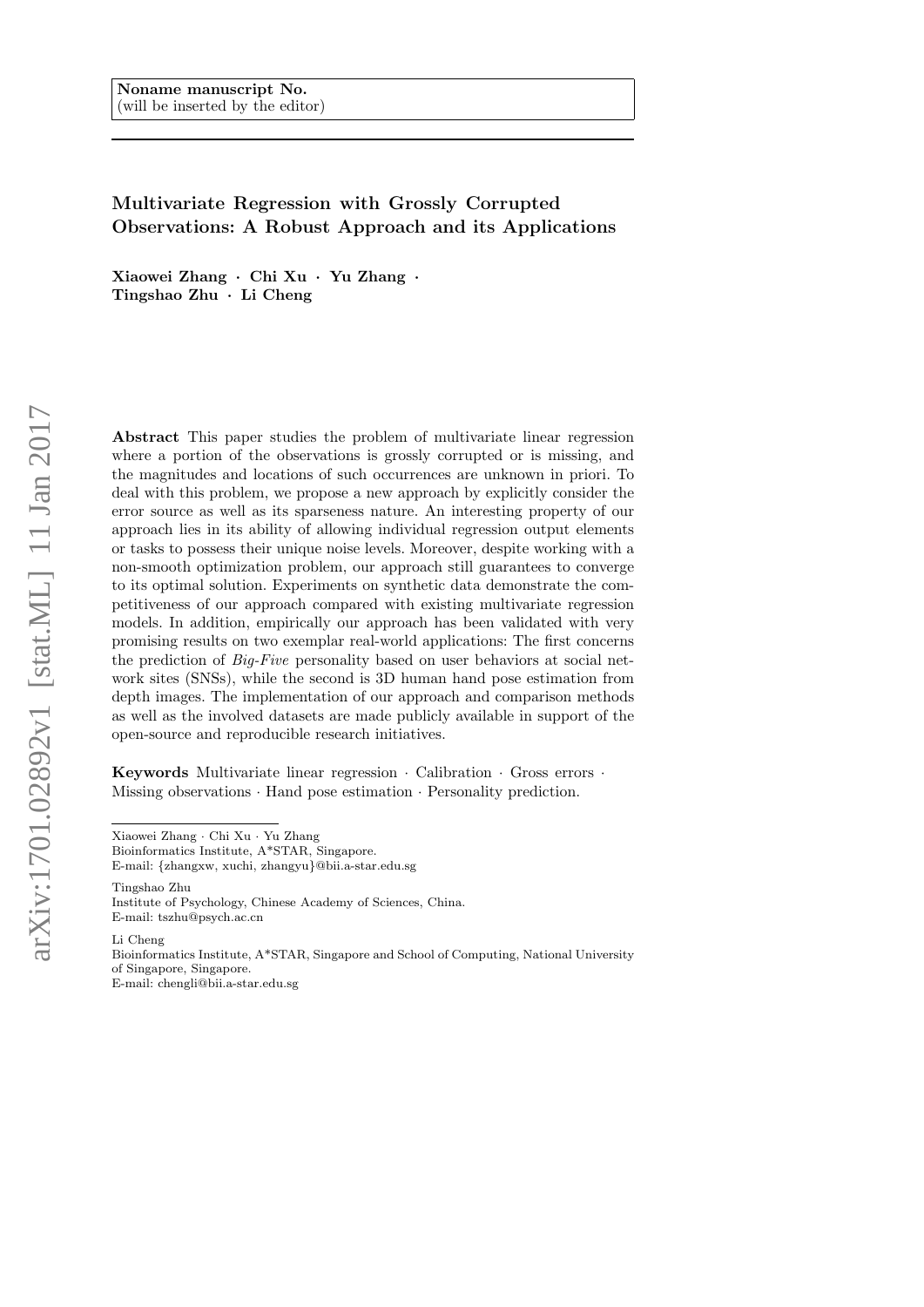# 1 Introduction

The multivariate linear model, also known as general linear model, plays an important role in multivariate analysis [\(Anderson, 2003\)](#page-22-0). It can be written as

<span id="page-1-1"></span>
$$
Y = XW^* + Z.\t\t(1)
$$

Here  $Y \in \mathbb{R}^{n \times p}$  is a matrix with a set of multivariate observations,  $X \in \mathbb{R}^{n \times d}$ is referred to as a design matrix with each row being a sample,  $W^* \in \mathbb{R}^{d \times p}$  is a regression coefficient matrix which needs to be estimated, and  $Z \in \mathbb{R}^{n \times p}$  is a matrix containing observation noises. One of the central problems in statistics is to precisely estimate  $W^*$ , the coefficient regression matrix from design matrix  $X$  and noisy observations  $Y$ . It is typical to assume that the noise in Y has bounded energy, and can be well-absorbed into the noise matrix Z. This is usually modelled to follow certain Gaussian-type distributions. It thus gives rise to the following regularized loss minimization framework in statistics, where  $W^*$  is estimated by

<span id="page-1-2"></span>
$$
\hat{W} = \arg\min_{W} \{ \ell(X, Y; W) + \lambda r_W(W) \}.
$$
\n(2)

Here  $\ell$  denotes a loss function,  $\lambda > 0$  refers to a tuning parameter, and  $r_W(W)$ corresponds to a regularization term. Moreover for  $\ell$ , the least square loss is usually the most popular choice, which has been shown to achieve the optimal rates of convergence under certain conditions on X and Z [\(Lounici et al, 2011;](#page-23-0) [Rohde and Tsybakov, 2011\)](#page-24-0). It has also been applied in many applications including e.g. multi-task learning [\(Argyriou et al, 2008;](#page-22-1) [Caruana, 1997\)](#page-22-2).

Nonetheless, there exist real-life situations where certain entries in observation Y are corrupted by considerably larger errors than those of the "normal" ones that can be incorporated in the noise model considered above. Consider for example the following scenario: a few of data entries could be severely contaminated due to careless or even malicious user annotations, while these errors are unfortunately difficult to be identified in practice. This type of sparse yet large-magnitude noises might seriously damage the performance of the above-mentioned estimator  $\hat{W}$ .

Here we consider to tackle this problem of grossly corrupted observations explicitly by considering a sparse matrix  $G^* \in \mathbb{R}^{n \times p}$  with the locations of nonzero entries being unknown and with their magnitudes being possibly very large. This gives rise to a multivariate linear model as

<span id="page-1-0"></span>
$$
Y = XW^* + Z + G^*.
$$
 (3)

It thus enables us to restore those examples with gross errors instead of merely throwing them away as outliers. Note the same model is also capable of dealing with the missing data problem, i.e. situations in which a subset of observations in Y are missing. More concretely, the missing observations can be imputed with zeros, then model [\(3\)](#page-1-0) is applied to this modified data. As a result, for each missing entry  $Y_{ij}$  in Y whose corresponding entry  $G_{ij}^*$  in  $G^*$  is nonzero, its negative  $-G_{ij}^*$  forms the predicted correction.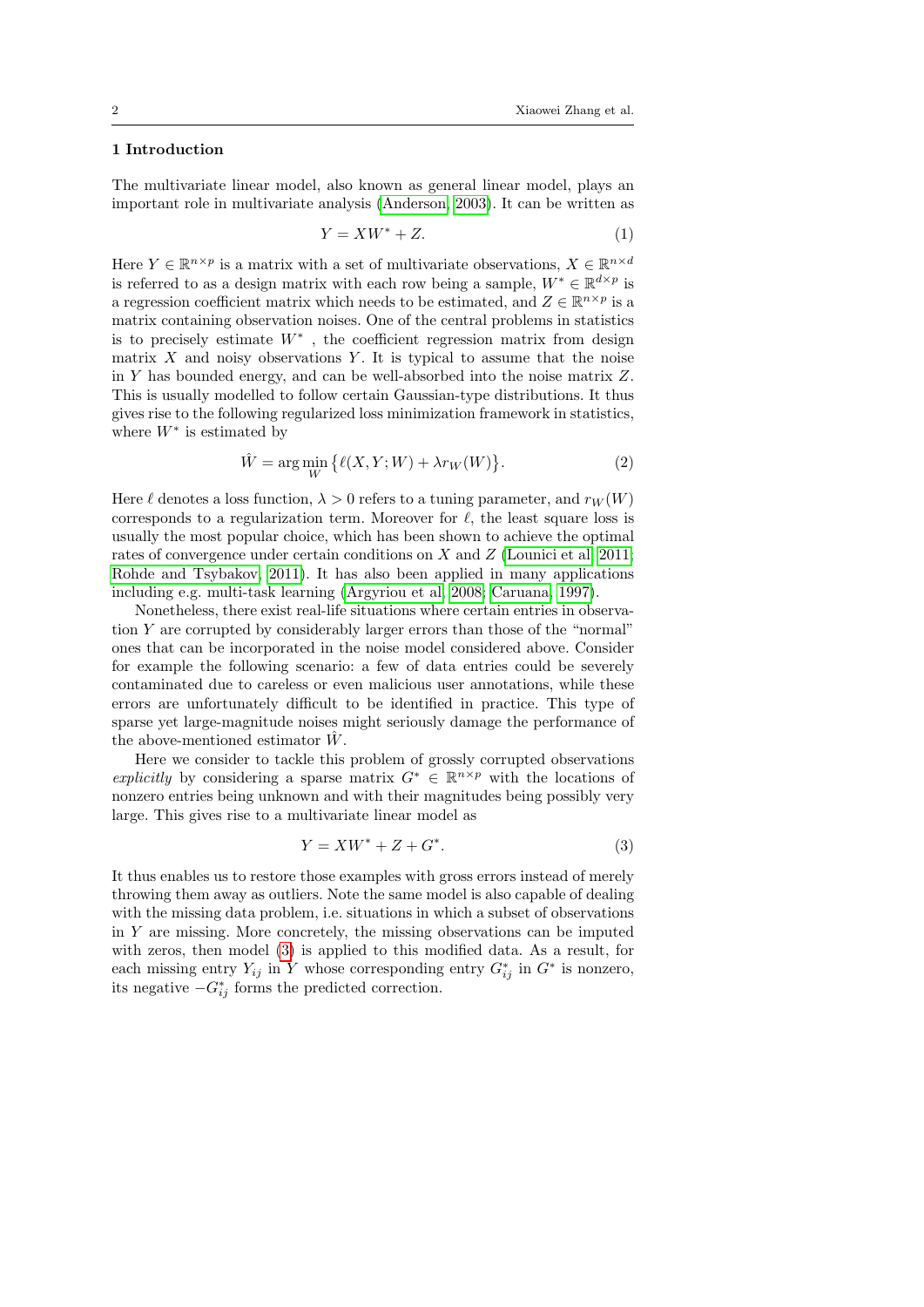This naturally leads to the following optimization framework of estimating  $(W^*, G^*)$ 

<span id="page-2-1"></span>
$$
\min_{W,G} \left\{ \overline{\ell}(X,Y;W,G) + \lambda r_W(W) + \rho r_G(G) \right\} \tag{4}
$$

with  $\overline{\ell}$  being a loss function,  $\rho > 0$  as a trade-off parameter, and  $r_G(G)$  as a regularization term. Further, rather than the usual least square loss, the  $\ell_{2,1}$ norm, defined as the sum of 2-norm of all columns, is considered here as the loss function due to its ability of dealing with different noise levels in regression tasks. Additionally, we employ a group sparsity inducing norm for  $r_W(W)$ to enforce group-structured sparsity, and use  $\ell_1$ -norm for  $r_G(G)$  to impose element-wise sparsity constraint for detecting possible gross corruptions.

This paper contains the following major contributions: (1) A new approach is proposed in the context of multivariate linear regression to explicitly model and recover the missing or grossly corrupted observations, while the adoption of  $\ell_{2,1}$ -norm loss function also facilitates the ability of modeling the noise levels of individual outcome variables; (2) The induced non-smooth optimization problem is addressed by our proposed multi-block proximal alternating direction method of multipliers (ADMM) solver, which is shown in this paper to be efficient and globally convergent; (3) To demonstrate the general applicability of our approach, two interesting and distinct real-world applications have been examined: The first application involves the investigation of Big-Five personality from user online behaviors when interacting with social network sites (SNSs), an emerging problem from computational psychology. The second application concerns the challenging computer-vision problem of depthimage based human hand pose estimation. These two problems exemplify the broad spectrum of applications where our approach could be applicable. Empirical evaluation is carried out with synthetic and real datastets for both applications, where our approach is shown to compare favorably with existing multivariate regression models as well as application-specific state-of-the-art methods. (4) Last but not least, to support the open-source and reproducible practice, our implementations and related datasets are also made publicly available [1](#page-2-0) .

We note in the passing that part of this paper was presented in [\(Zhang](#page-24-1) [et al, 2015\)](#page-24-1). Meanwhile, this paper presents substantial amount of new contents comparing to [\(Zhang et al, 2015\)](#page-24-1): From algorithmic aspect, our approach is carefully presented with more details and in a self-complete manner, with convergence analysis and proof, as well as time complexity analysis; From empirical application point of view, our approach is systematically examined on a series of simulated data. Practically, our approach has also been additionally validated on the interesting yet challenging application of depth-image based human hand pose estimation, where very competitive performance is obtained on both synthetic and real datasets. Besides, our code is also made publicly available in support of the open-source research practice; From presentation

<span id="page-2-0"></span><sup>1</sup> Implementations of our approach as well as comparison methods, related datasets, and detailed information can be found at our dedicated project webpage [http://web.bii.](http://web.bii.a-star.edu.sg/~zhangxw/cmrg) [a-star.edu.sg/~zhangxw/cmrg](http://web.bii.a-star.edu.sg/~zhangxw/cmrg).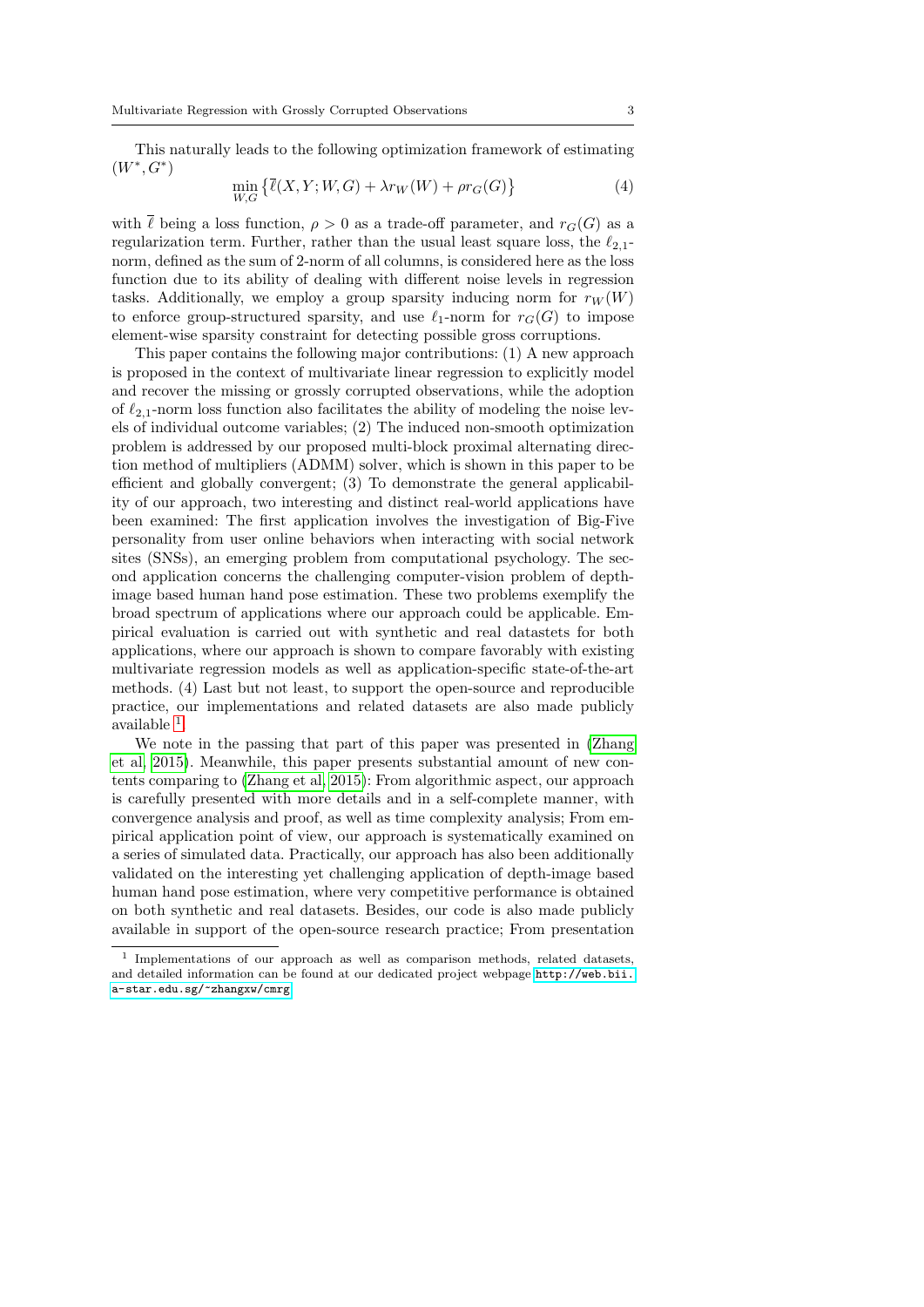side, the paper is significant re-written and re-organized to accommodate the new materials, including e.g. review of hand pose estimation related literature; Overall the work presented in this paper is a lot more self-complete, and is better connected with real-world problems.

# 1.1 Related Work

In the line of work in machine learning and statistics, there have been various methods [\(Bhatia et al, 2015;](#page-22-3) [Li, 2012;](#page-23-1) [Nguyen and Tran, 2013;](#page-23-2) [Wright](#page-24-2) [and Ma, 2010;](#page-24-2) [Xu et al, 2013,](#page-24-3) [2012;](#page-24-4) [Xu and Leng, 2012\)](#page-24-5) proposed for linear regression with gross errors as in [\(3\)](#page-1-0), among which [\(Nguyen and Tran, 2013\)](#page-23-2) and [\(Xu and Leng, 2012\)](#page-24-5) examine the univariate and multivariate outputs, respectively, of the optimization problem [\(4\)](#page-2-1), where  $\bar{\ell}$  is the standard least square loss. Nevertheless, as pointed out in [\(Liu et al, 2014\)](#page-23-3), the least square loss has two drawbacks: First, all regression tasks (each column in Y or W of [\(1\)](#page-1-1), which corresponds to an element of the multivariate regression output, can be regarded as a task) share the same regularization trade-off  $\lambda$ . As a result, the varying noise levels contained in different regression tasks are unfortunately ignored; Second, to improve the finite-sample performance, it is often important to choose an optimal  $\lambda$  that depends on the estimation of unknown variance of Z. Aiming at address these two issues, a calibrated multivariate regression (CMR) method has been proposed in [\(Liu et al, 2014\)](#page-23-3), where the  $\ell_{2,1}$ -norm is employed as a novel loss function. It enjoys a number of desirable properties including being tuning insensitive and being capable of calibrating tasks according to their individual noise levels. Theoretical and empirical evidence [\(Liu et al, 2014\)](#page-23-3) has demonstrated the ability of CMR to deliver an improved finite sample performance. This inspires us to adopt in our approach the  $\ell_{2,1}$ -norm as our loss function. It is worth pointing out that our induced optimization problem and subsequently our proposed solver bear clearly differences from that of [\(Liu et al, 2014\)](#page-23-3).

Related Work in Personality Prediction So far, there are relatively few research efforts attempting toward personality prediction from SNSs behaviors [\(Ma et al, 2011\)](#page-23-4). One prominent theory in the study of personality is the Big-Five theory [\(Funder, 2001;](#page-23-5) [Matthews et al, 2006\)](#page-23-6), which describes personality trait by five disparate dimensions, which areConscientiousness, Agreeableness, Extraversion, Openness, and Neuroticism. Traditionally, the most common way to predict an individual's personality is applying the self-report inventory [\(Domino and Domino, 2006\)](#page-22-4), which relies on the subjects to fill up questionnaires by themselves on their own behaviors, which are then summarized into a quantitative five-dimensional personality descriptor. However, such method has two disadvantages. First, it is practically infeasible to conduct self-report inventory in large-scale. Second, maliciously wrong answers might be supplied, or sometimes idealized answers or wishes are provided instead of the real ones, which nevertheless reduce the annotation credibility of the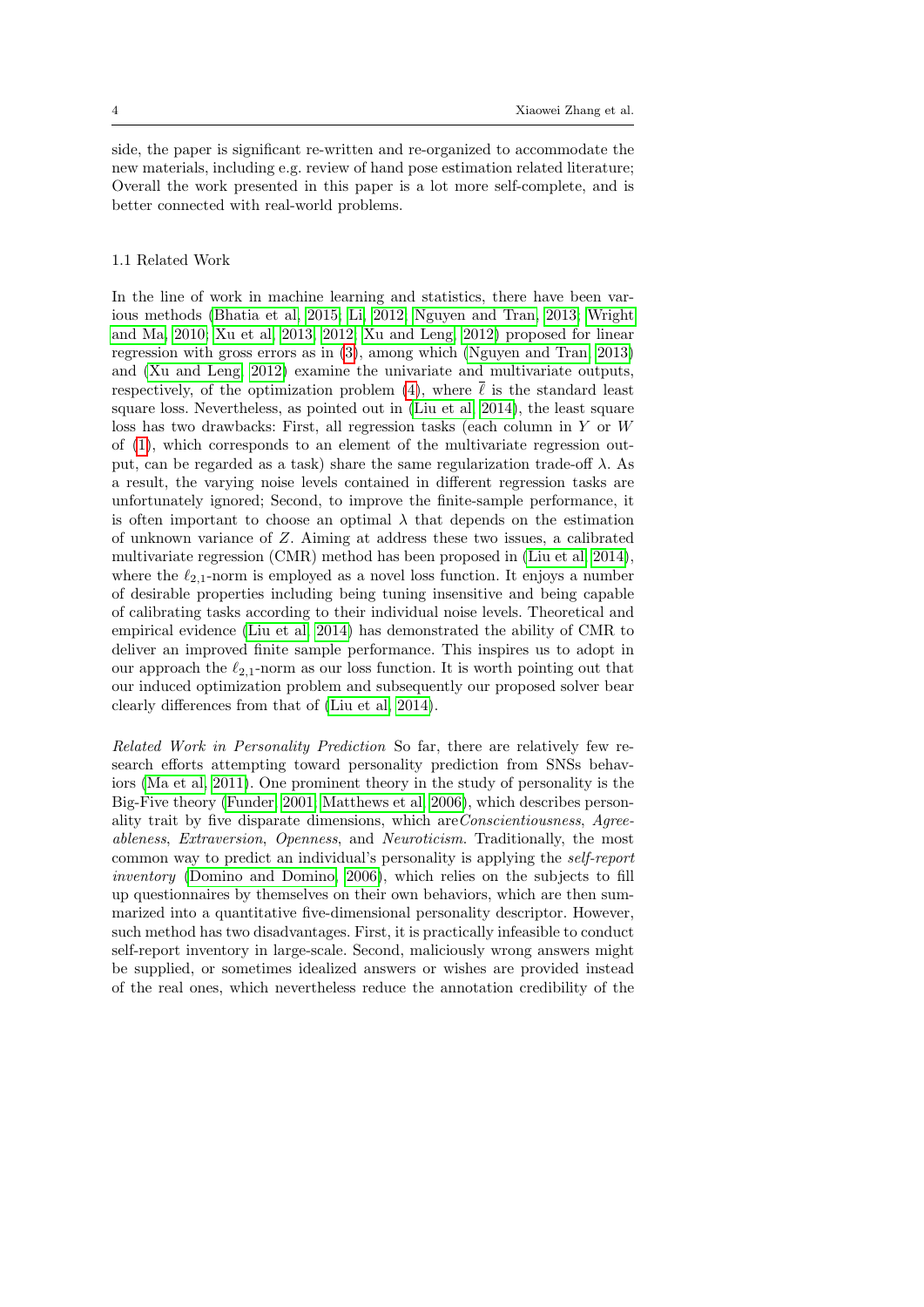their behaviors. The above mentioned issues would collectively lead to highly deviated or sometimes missing personality descriptors.

It has been widely accepted in psychology that an individual's personality can be manifested by behaviors. In recent years, these social networks including Facebook, Twitter, RenRen, and Weibo, have drastically changed the way people live and communicate. There have been evidences [\(Landers and](#page-23-7) [Lounsbury, 2006\)](#page-23-7) suggesting that social network behaviors are significantly correlated with the real-world behaviors. On one hand, the fast growing number of SNSs users provides large amount of data for social research [\(Jie, 2011;](#page-23-8) [Reynol, 2011\)](#page-23-9). On the other hand, there still lacks a proper model which can fully exploit the data to perform personality prediction. One research effort along this direction is probably that of Gosling et al. [\(Gosling et al, 2011\)](#page-23-10), which proposes a mapping between personality and SNSs behaviors. Specifically, they design 11 features, including friends count and weekly usage, based on self-reported Facebook usage and observable profile information, and investigate the correlation between personality and these features. Meanwhile, these features entirely rely on statistical descriptions rather than ones that explicitly revealing user behaviors. Moreover, their data collection requires considerable manual efforts since the procedure is based on self-reported facebook utilization and online profile information, making it non-realistic for practical purpose.

Related Work in Hand Pose Estimation from Single Depth Images 3D hand pose estimation [\(Erol et al, 2007;](#page-22-5) [de La Gorce et al, 2011\)](#page-23-11) refers to the problem of estimating the finger-level human hand joint locations in 3D. Vision-based hand interpretation has played important roles in diverse applications includ-ing humanoid animation [\(Sueda et al, 2008;](#page-24-6) Wang and Popović, 2009), robotic control [\(Gustus et al, 2012\)](#page-23-12), and human-computer interaction [\(Hackenberg](#page-23-13) [et al, 2011\)](#page-23-13), among others. In its core lies this interesting yet challenging problem of 3D hand pose estimation, owing mostly to the complex and dexterous nature of hand articulations [\(Gustus et al, 2012\)](#page-23-12). Facilitated by the emerging commodity-level depth cameras, recent efforts such as [\(Keskin et al,](#page-23-14) [2012;](#page-23-14) [Tang et al, 2014;](#page-24-8) [Xu et al, 2016\)](#page-24-9) have led to noticeable progress in the field. A binary latent tree model is used in [\(Tang et al, 2014\)](#page-24-8) to guide the searching process of 3D locations of hand joints, while [\(Oikonomidis et al,](#page-23-15) [2014\)](#page-23-15) adopts an evolutionary optimization method to capture hand and object interactions. A dedicated random forest variant for hand pose estimation problem is proposed in [\(Xu et al, 2016\)](#page-24-9) with state-of-the-art empirical performance as well as nice theoretically consistency guarantees. As an emerging research topic, the NYU Hand pose dataset [\(Tompson et al, 2014\)](#page-24-10) is becoming the de facto benchmark for new methods to assess their performance on 3D hand pose estimation, which is also considered during the empirical evaluation section of our paper.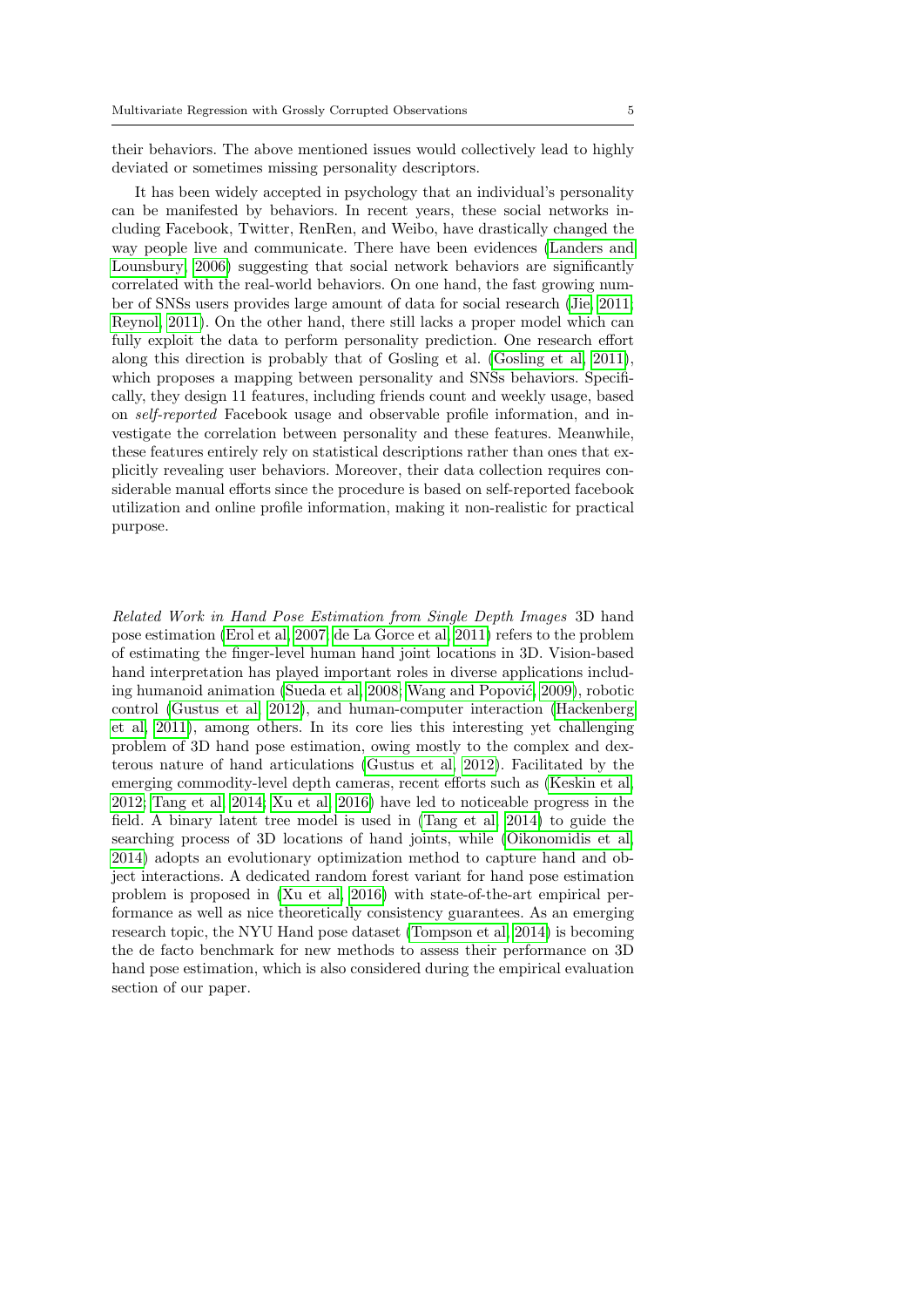# 1.2 Notations and Definitions

Several notations and definitions are provided below. Given any scalar  $\alpha$ , we define  $(\alpha)_+ := \max{\{\alpha, 0\}}$ , that is  $(\alpha)_+ = \alpha$  if  $\alpha > 0$  and 0 otherwise. Given a  $\boldsymbol{x} = (x_1, \dots, x_d) \in \mathbb{R}^d$  and  $1 \leq p < \infty$ , we denote by  $\|\boldsymbol{x}\|_p := \left(\sum_{i=1}^d |x_i|^p\right)^{\frac{1}{p}}$ the  $\ell_p$ -norm and  $||x||_{\infty} := \max_{i=1}^d |x_i|^p$  the  $\ell_{\infty}$ -norm. A group g is a subset of  $\{1, \dots, d\}$  with cardinality |g|, while G denotes a set of groups, where each element g corresponds to a group that potentially overlaps with others. Overall we have  $\bigcup_{g \in \mathcal{G}} g = \{1, \dots, d\}$ .  $x_g$  denotes the subset of entries of  $x \in \mathbb{R}^d$  with indices in g. In a similar way, given a matrix  $A \in \mathbb{R}^{n \times d}$ ,  $A_{g*}$  and  $A_{*g}$  refer to the rows and columns of  $A$  indexed by  $g$ , respectively. An identity matrix I is used with its size being self-explained from the context.  $S_{++}^p$  denotes the set of symmetric positive definite matrices of size  $p$ -by- $p$ . In what follows we define three norms in a row, which are the Frobenius, spectral, and  $\ell_{\infty}$ -norms:  $||A||_F := \sqrt{\sum_{ij} A_{ij}^2}$ ,  $||A||_2 := \max_{1 \leq i \leq r} \sigma_i(A)$ , and  $||A||_{\infty} := \max_{ij} |A_{ij}|$ . r denotes the matrix rank in our context, and  $\sigma_i(A)$  denotes the *i*-th largest singular value of matrix A. We also define the matrix  $\ell_{1,2}$ -norm and  $\ell_{2,1}$ norm as  $||A||_{1,2} := \sum_{i=1}^n ||A_{i*}||_2$  and  $||A||_{2,1} := \sum_{j=1}^d ||A_{*j}||_2$ , respectively. At last, the group lasso penalty associated with a group set  $\mathcal G$  is defined as  $\mathcal{R}_{\mathcal{G}}(A) := \sum_{g \in \mathcal{G}} \|A_{g*}\|_F.$ 

# 1.3 Organization

The rest of this paper is organized as follows. In Section [2,](#page-5-0) we propose our robust multivariate regression model and compare its finite-sample performance with other multivariate regression models. In Section [3,](#page-7-0) we describe the derivation of algorithm CMRG, which solves the induced optimization problem of our model via proximal ADMM, and provide its convergence analysis and complexity analysis. In Section [4,](#page-11-0) we evaluate the effectiveness of the proposed method on both synthetic and real data, and apply our method to predict personality from user behaviours at SNSs as well as estimate hand pose from depth images. Finally, conclusions are drawn in Section [5.](#page-22-6)

#### <span id="page-5-0"></span>2 The Proposed Model

In our context,  $r_W(W) = \mathcal{R}_G(W)$  is denoted as a group sparsity inducing norm. The stochastic noise Z considered in model [\(1\)](#page-1-1) is assumed to follow the following law  $Z_{i*} \stackrel{\text{i.i.d}}{\sim} N(0, \Sigma)$  with a covariance matrix  $\Sigma \in \mathcal{S}_{++}^p$ .

To start with, we consdier a least square loss and its usage in the ordinary multivariate regression or OMR model, which gives rise to a convex optimization problem as follows:

<span id="page-5-1"></span>
$$
\hat{W} = \arg\min_{W} \left\{ \|Y - XW\|_{F}^{2} + \lambda \mathcal{R}_{\mathcal{G}}(W) \right\}.
$$
\n(5)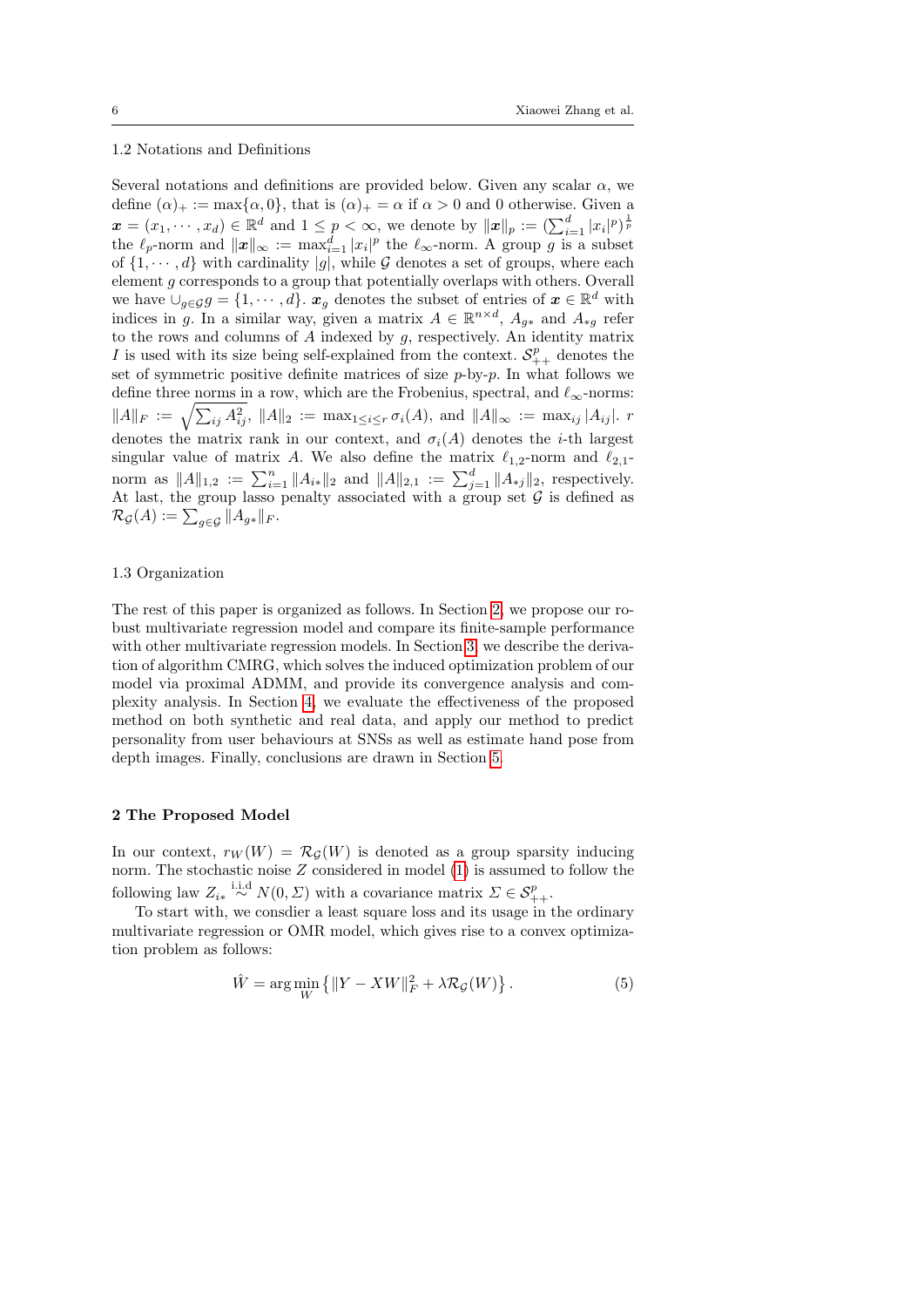Theoretically, it has been shown in [\(Lounici et al, 2011\)](#page-23-0) that, under the assumption that  $\Sigma = \text{diag}(\sigma_1^2, \cdots, \sigma_p^2)$  and suitable conditions on X, let  $\sigma_{\max} = \max_{1 \leq k \leq p} \sigma_k$ , if we choose  $\lambda = 2c_1 \sigma_{\max} (\sqrt{n \ln d} + \sqrt{np})$  for some  $c_1 > 1$ , then with the following rate of convergence

<span id="page-6-1"></span>
$$
\frac{1}{\sqrt{p}} \|\hat{W} - W^*\|_F = O_p\left(\sqrt{\frac{\sin d}{np}} + \sqrt{\frac{s}{n}}\right),\tag{6}
$$

we obtain the estimator  $\hat{W}$  of [\(5\)](#page-5-1). Here s denotes the number of non-zeros rows in  $W^*$  and  $O_n$  means stochastic upper bond. However, as pointed out in [\(Liu](#page-23-3) [et al, 2014\)](#page-23-3), the empirical loss function of [\(5\)](#page-5-1) has two potential drawbacks: (1) All the tasks are regularized by the same parameter  $\lambda$ , which introduces unnecessary estimation bias to some of the tasks with less noise in order to compensate the other tasks having larger noise. (2) It is highly non-trivial to decide a proper tuning parameter for a satisfactory result.

As a remedy, Liu et al. [\(Liu et al, 2014\)](#page-23-3) advocate a calibrated multivariate regression (CMR) model that uses  $\ell_{2,1}$ -norm as loss function, where where the regularization is dedicated to each regression task k. In other words, it is calibrated toward the individual noise level  $\sigma_k$ . Mathematically, CMR considers the following optimization problem:

<span id="page-6-0"></span>
$$
\hat{W} = \arg\min_{W} \{ ||Y - XW||_{2,1} + \lambda \mathcal{R}_{\mathcal{G}}(W) \}.
$$
\n(7)

An re-interpretation of this CMR model in [\(7\)](#page-6-0) is from the following weighted regularized least squares problem:

$$
\min_W \sum_{k=1}^p \frac{1}{\sigma_k} \|Y_{*k} - XW_{*k}\|_2^2 + \lambda \mathcal{R}_{\mathcal{G}}(W),
$$

where  $1/\sigma_k$  is the weight assigned to calibrate the k-th task. When there is no prior knowledge on  $\sigma_k$ , we estimate it by letting  $\sigma_k = ||Y_{*k} - XW_{*k}||_2$ , which can be considered as the error in the  $k$ -th task. Theoretically, [\(Liu](#page-23-3) [et al, 2014\)](#page-23-3) has proven that the CMR model [\(7\)](#page-6-0) achieves better finite-sample performance than the ordinary multivariate linear regression model [\(5\)](#page-5-1) in the sense that estimator  $\hat{W}$  achieves the optimal rates of convergence in [\(6\)](#page-6-1) if we choose  $\lambda = c_2(\sqrt{\ln d} + \sqrt{p})$ , which is independent of  $\sigma_k$ . Therefore, the tuning parameter  $\lambda$  in the OMR model depends on the noise level  $\sigma_k$ 's (through  $\sigma_{\text{max}}$ ), while the tuning parameter  $\lambda$  in the CMR model is insensitive to the noise level  $\sigma_k$ 's.

Unfortunately, neither the OMR model of [\(5\)](#page-5-1) nor the CMR model of [\(7\)](#page-6-0) addresses the gross error issue. A natural idea toward addressing this problem is to explicitly model the gross errors in  $Y$  as stated in  $(3)$ . Then corrected observations can be obtained by simply removing gross errors from  $Y$ , which are further used to estimate coefficient regression matrix  $W^*$ . More specifically,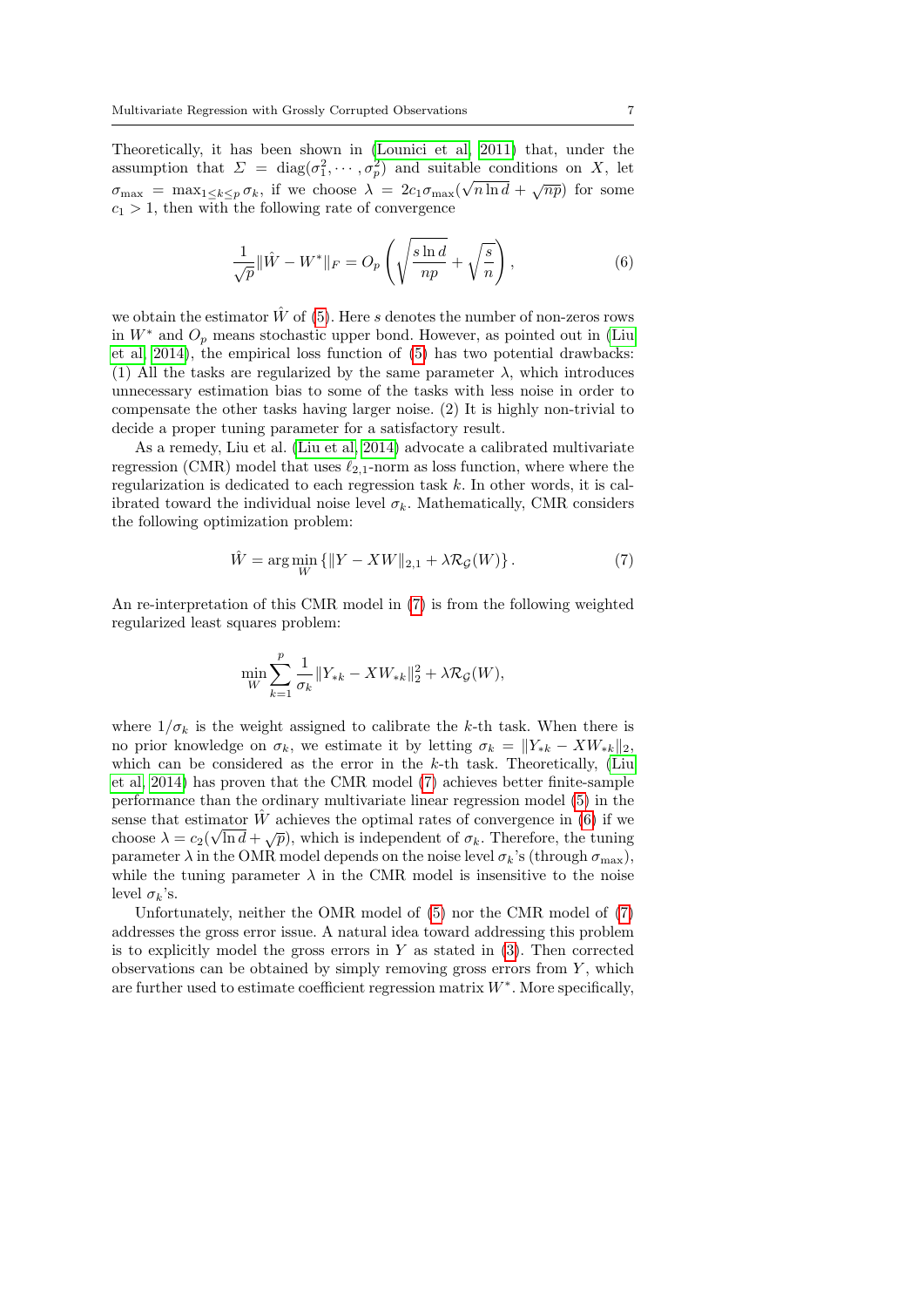we consider joint-forcing the benefits of both the CMR model of [\(7\)](#page-6-0) and the model of [\(3\)](#page-1-0) by investigating the optimization objective as

<span id="page-7-1"></span>
$$
(\hat{W}, \hat{G}) = \arg\min_{W, G} \{ ||Y - XW - G||_{2,1} + \lambda \mathcal{R}_{\mathcal{G}}(W) + \rho ||G||_1 \}.
$$
 (8)

Here we have two regularization parameters,  $\lambda > 0$  and  $\rho > 0$ . In particular, when letting  $\rho = \infty$ , we get  $G = 0$ , and optimization problems [\(7\)](#page-6-0) and [\(8\)](#page-7-1) give the same solutions. In other words, when there is no gross error, our method reduces to the original CMR. In this regard, our method can be considered as an extension of CMR to deal with gross errors.

A related work is [\(Xu and Leng, 2012\)](#page-24-5) that also looks at grossly corrupted observations but in the context of multi task regression. Its associated optimization problem could be reformulated as:

<span id="page-7-2"></span>
$$
(\hat{W}, \hat{G}) = \arg\min_{W, G} \left\{ \frac{1}{2} \|Y - XW - G\|_F^2 + \lambda \|W\|_{1,2} + \rho \|G\|_1 \right\}.
$$
 (9)

Note as pointed out in [\(Liu et al, 2014\)](#page-23-3), there are some limitations in the least square loss function in [\(9\)](#page-7-2).

To illustrate the applicability of model [\(8\)](#page-7-1), we use 3D hand pose estimation from depth images as an example. In such context, each instance is a depth image of human hand and the associated observation is a vector containing  $(x, y, z)$  coordinates of all hand joints. The total length of the observation vector depends on the number of joints. It is clear that entries in the observation vector are distinct and yet intrinsically connected in the sense that they describe 3D coordinates of different joints, but joints in the same finger are connected. Moreover, the noise levels of these entries are not necessarily the same. For example, finger tips are prone to have large error while other joints of finger have smaller error. This naturally suggests the usage of multi-task regression model with CMR loss aiming to regularize different tasks with different parameters. On the other hand, ground-truth observations are obtained based on annual annotations, which is hard to be precise due to occlusions, and is truly difficult to rule out the potential existence of gross errors from either careless or malicious user annotations.

## <span id="page-7-0"></span>3 Our CMRG Algorithm

Different from ordinary multivariate linear regression problems in [\(5\)](#page-5-1) and [\(9\)](#page-7-2), the optimization problem in [\(8\)](#page-7-1) is more challenging, as both the loss function and regularization terms are non-smooth. For this we develop a dedicated proximal ADMM algorithm which is also inline with [\(Boyd et al, 2011;](#page-22-7) [Fazel](#page-22-8) [et al, 2013;](#page-22-8) [Sun et al, 2015;](#page-24-11) [Chen et al, 2016\)](#page-22-9). We first adopt a variable splitting procedure as of [\(Chen et al, 2012;](#page-22-10) [Qin and Goldfarb, 2012\)](#page-23-16) to reformulate [\(8\)](#page-7-1) as an equivalent linearly constrained problem, as follows. Let  $d' := \sum_{g \in \mathcal{G}} |g|$ , and denote as  $\Upsilon \in \mathbb{R}^{d' \times p}$  the composition matrix from W,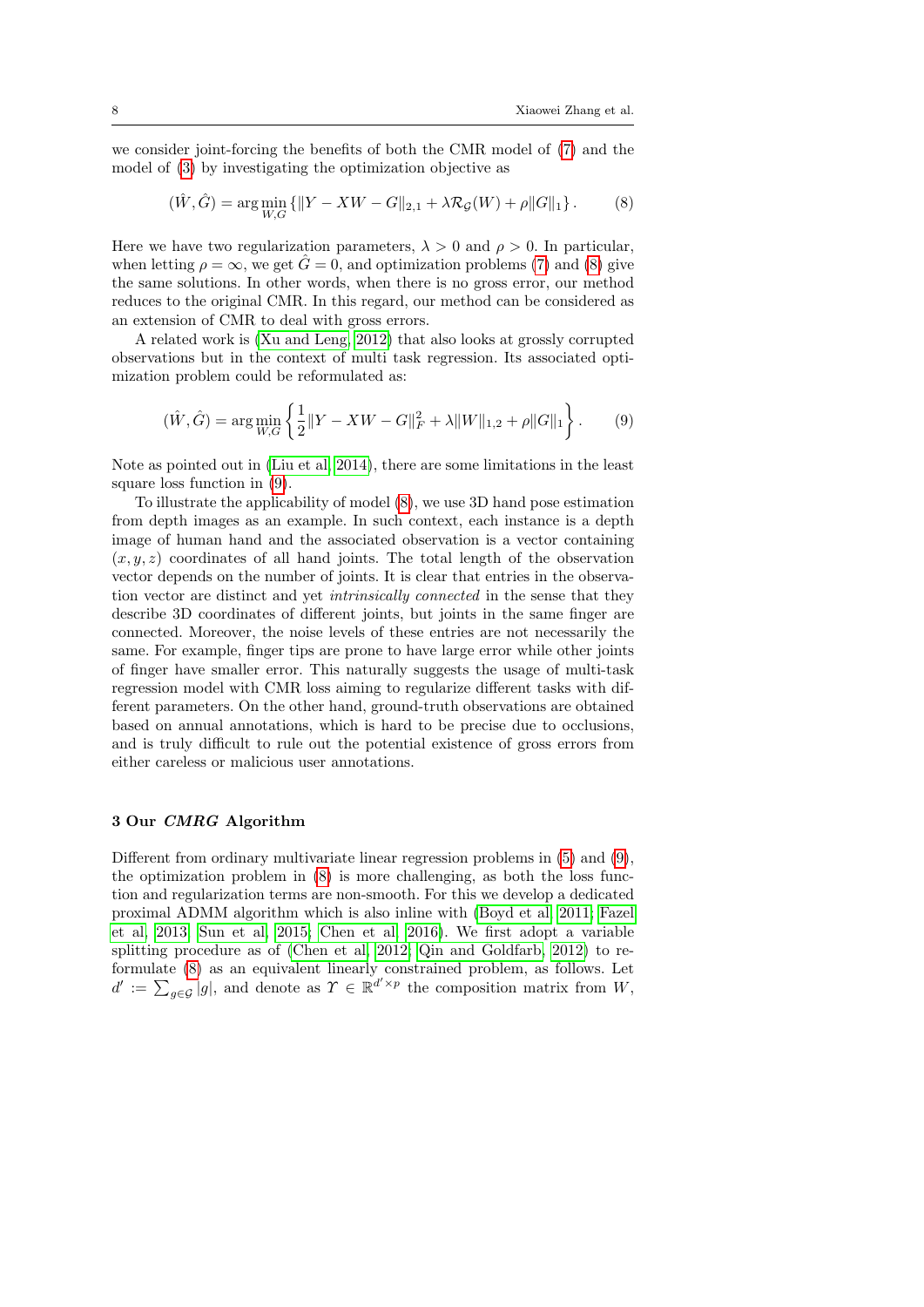which is constructed by copying the rows of  $W$  whenever they are shared between two overlapping groups. That is, provided  $\mathcal G$  as the set of overlapping groups, we can constructed a new set  $\mathcal{G}'$  of non-overlapping groups by means of a disjoint partition of  $\{1, \dots, d'\}$  conforming to the identity below

$$
\mathcal{R}_{\mathcal{G}}(W) = \sum_{g \in \mathcal{G}} \|W_{g*}\|_F = \sum_{g' \in \mathcal{G}'} \| \Upsilon_{g'*}\|_F = \mathcal{R}_{\mathcal{G}'}(\Upsilon).
$$

It is clear that  $d' \geq d$ . Moreover, the linear system  $CW = \Upsilon$  explicitly characterizes the relations between W and  $\Upsilon$ . Here  $C \in \mathbb{R}^{d' \times d}$  is defined as:  $C_{ij} = 1$ if  $\Upsilon_{i*} = W_{j*}$  and  $C_{ij} = 0$  otherwise. Note C here coresponds to a very sparse matrix.  $D := C<sup>T</sup>C$  denotes a diagonal matrix where each of its diagonal entries equals the number of repetitions of the corresponding row in  $W$ . In the special case of  $C = I$ , its corresponding  $G$  is composed of only non-overlapping groups.

Furthermore, [\(8\)](#page-7-1) can be equivalently reformulated as the following optimization problem

<span id="page-8-1"></span>
$$
(\hat{W}, \hat{G}) = \arg\min_{(Z,\Upsilon),G,W} \|Z\|_{2,1} + \lambda \mathcal{R}_{\mathcal{G}'}(\Upsilon) + \rho \|G\|_1
$$
  
s.t. 
$$
\begin{bmatrix} Z \\ \Upsilon \end{bmatrix} + \begin{bmatrix} I_n \\ 0 \end{bmatrix} G + \begin{bmatrix} X \\ -C \end{bmatrix} W = \begin{bmatrix} Y \\ 0 \end{bmatrix},
$$
 (10)

when leting  $Z = Y - XW - G$ . It turns to be in the exact form of a 3-block convex problem as follows:

<span id="page-8-0"></span>
$$
\min_{\mathbf{w},\mathbf{y},\mathbf{z}} \{ f(\mathbf{y}) + g(\mathbf{z}) - \langle \mathbf{b}, \mathbf{w} \rangle \mid \mathcal{F}^\top \mathbf{y} + \mathcal{H}^\top \mathbf{z} + \mathcal{B}^\top \mathbf{w} = \mathbf{c} \}. \tag{11}
$$

Here the notations are simplified as follows:  $\boldsymbol{c} := [Y^\top \ 0]^\top$ , and  $\mathcal{B} := [X^\top - C^\top]$ .  $\mathcal{F} \,:=\, I_{n+d'},\; \mathcal{H} \,:=\, [I_{n} \,\,\, 0],\; g(\boldsymbol{z}) \,:=\, \rho \|G\|_{1},\; \boldsymbol{b} \,=\, 0.\; \,\boldsymbol{y} \,:=\, [Z^{\top} \,\,\, T^{\top}]^{\top},\; \boldsymbol{z} \,:=\, G,$  $w := W, f(y) := ||Z||_{2,1} + \lambda \mathcal{R}_{G'}(\Upsilon).$ 

A natural algorithmic candidate to tackle the above-mentioned general 3 block convex optimization problem at [\(11\)](#page-8-0) or its more concrete realization as [\(10\)](#page-8-1)) in our context is the multi-block ADMM, which is a direct extension from the ADMM for addressing 2-block convex optimization problem [\(Boyd et al,](#page-22-7) [2011\)](#page-22-7). It is unfortunately observed in [\(Chen et al, 2016\)](#page-22-9) that, although the usual 2-block ADMM converges, its direct extension to multi-block ADMM might however diverge. This non-convergence behavior of multi-block ADMM has attracted a number of research efforts for convergent variants. The study of [\(Sun et al, 2015\)](#page-24-11) empirically examines the regime of existing multi-block ADMM convergent variants, and finds out that collectively they substantially under-performs than the direct multi-block ADMM extension that has no convergence guarantee. Fortunately, very recently a proximal ADMM is developed in [\(Sun et al, 2015\)](#page-24-11) that enjoys both theoretical convergence guarantee as well as supreme empirical performance over the direct ADMM extension. This inspires us to propose a similar algorithm to be described below.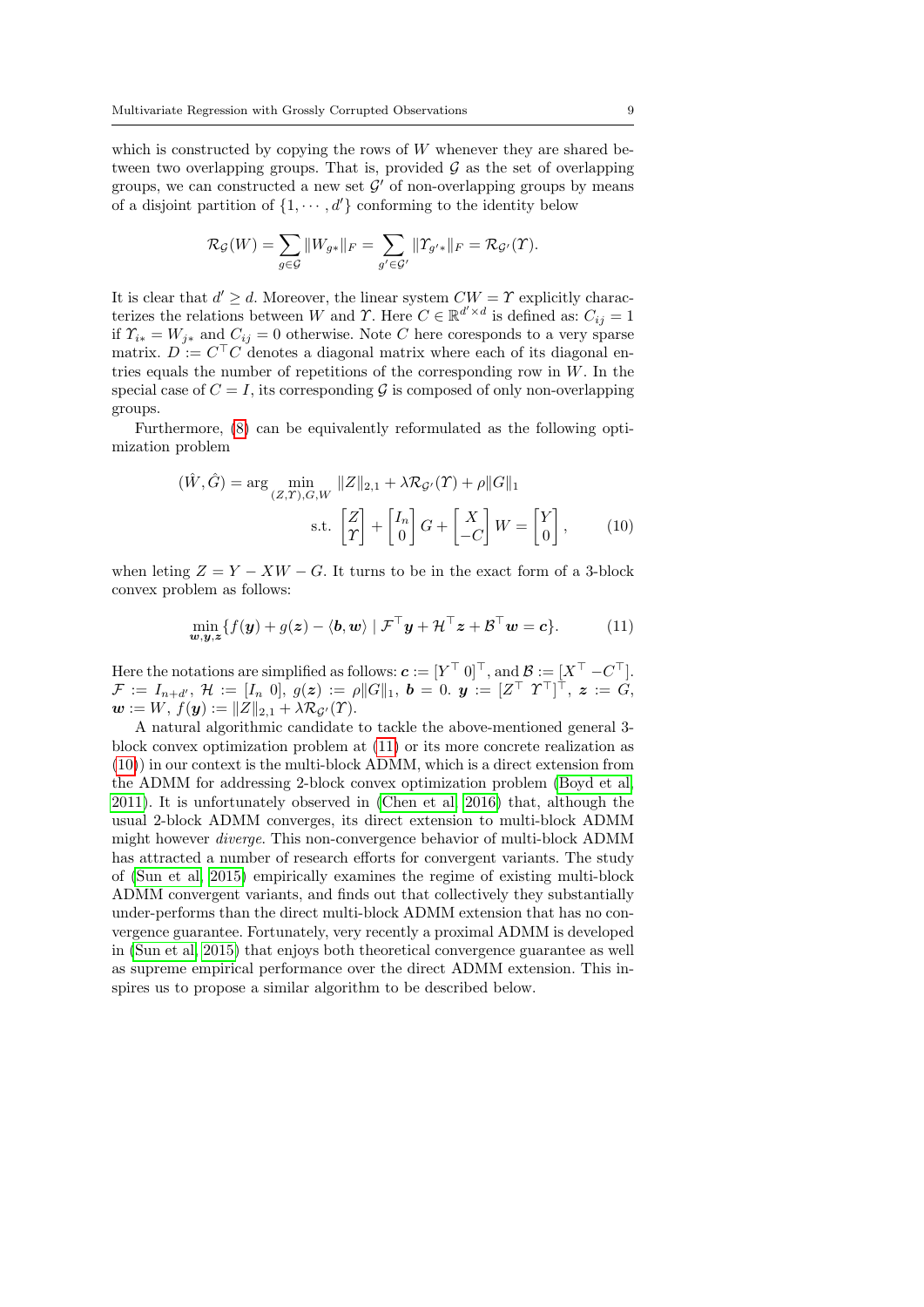For optimization problem [\(10\)](#page-8-1), the corresponding augmented Lagrangian function can be written as

$$
\mathcal{L}_{\sigma}(Z, \Upsilon, G, W; \Lambda_1, \Lambda_2) := ||Z||_{2,1} + \lambda \mathcal{R}_{\mathcal{G}'}(\Upsilon) + \rho ||G||_1 - \langle \Lambda_1, Z + G + XW - Y \rangle \n- \langle \Lambda_2, \Upsilon - CW \rangle + \frac{\sigma}{2} ||Z + G + XW - Y||_F^2 \n+ \frac{\sigma}{2} ||\Upsilon - CW||_F^2, \tag{12}
$$

where  $\Lambda_1$  and  $\Lambda_2$  are Lagrangian multipliers and  $\sigma > 0$  is the barrier parameter. Similar to [\(Sun et al, 2015\)](#page-24-11), by applying proximal ADMM to solve the optimization problem of [\(10\)](#page-8-1), we obtain the following steps for updating variables and parameters at the kth iteration:

<span id="page-9-0"></span>
$$
(Z^{k+1}, \Upsilon^{k+1}) = \arg\min_{Z, \Upsilon} \mathcal{L}_{\sigma}(Z, \Upsilon, G^k, W^k; \Lambda_1^k, \Lambda_2^k), \tag{13}
$$

<span id="page-9-5"></span>
$$
W^{k+\frac{1}{2}} = \arg\min_{W} \mathcal{L}_{\sigma}(Z^{k+1}, T^{k+1}, G^k, W; \Lambda_1^k, \Lambda_2^k), \tag{14}
$$

<span id="page-9-8"></span>
$$
G^{k+1} = \arg\min_{G} \mathcal{L}_{\sigma}(Z^{k+1}, \Upsilon^{k+1}, G, W^{k+\frac{1}{2}}; \Lambda_1^k, \Lambda_2^k),\tag{15}
$$

<span id="page-9-1"></span>
$$
W^{k+1} = \arg\min_{W} \mathcal{L}_{\sigma}(Z^{k+1}, \Upsilon^{k+1}, G^{k+1}, W; \Lambda_1^k, \Lambda_2^k), \tag{16}
$$

$$
\Lambda_1^{k+1} = \Lambda_1^k + \tau \sigma (Z^{k+1} + XW^{k+1} + G^{k+1} - Y), \tag{17}
$$

$$
\Lambda_2^{k+1} = \Lambda_2^k + \tau \sigma (\Upsilon^{k+1} - CW^{k+1}). \tag{18}
$$

Here we have turning parameters  $\sigma > 0$ ,  $\tau > 0$ . Let  $A := X^{\top} X + D$ , we choose initial values of  $W$ ,  $\Lambda_1$  and  $\Lambda_2$  so that

<span id="page-9-7"></span><span id="page-9-6"></span><span id="page-9-4"></span>
$$
\begin{cases} W^0 := A^{-1} (X^\top (Y - Z^0 - G^0) + C^\top \Upsilon^0), \\ X^\top A_1^0 - C^\top A_2^0 = 0. \end{cases}
$$
 (19)

It turns out all the subproblems in [\(13\)](#page-9-0)–[\(16\)](#page-9-1) enjoy closed-form solutions. Subproblem [\(13\)](#page-9-0) can be formulated as

$$
Z^{k+1} = \arg\min_{Z} \|Z\|_{2,1} + \frac{\sigma}{2} \|Z - \Delta_z^k / \sigma\|_F^2,
$$

where  $\Delta_z^k := Y - XW^k - G^k + \Lambda_1^k/\sigma$ . Thus, the columns of  $Z^{k+1}$  are given by

<span id="page-9-2"></span>
$$
Z_{*j}^{k+1} = (1 - 1/(\sigma ||(\Delta_z^k)_{*j}||_2))_+ (\Delta_z^k)_{*j}, \ j = 1, \cdots, p. \tag{20}
$$

Similarly, subproblem [\(13\)](#page-9-0) can be formulated as

$$
\varUpsilon^{k+1} = \arg \min_{\varUpsilon} \sum_{g' \in \mathcal{G}'} \left\{ \lambda \| \varUpsilon_{g'*} \|_F + \frac{\sigma}{2} \|\varUpsilon_{g'*} - (\varDelta^k_{\varUpsilon})_{g'*} \|_F^2 \right\},\,
$$

where  $\Delta_T^k := CW^k - \Lambda_2^k / \sigma$ , and the solution  $\Upsilon^{k+1}$  is given by

<span id="page-9-3"></span>
$$
\Upsilon_{g*}^{k+1} = \left(1 - \lambda/(\sigma \| (\Delta^k_{\Upsilon})_{g*} \|_{F})\right)_+ (\Delta^k_{\Upsilon})_{g*}, \ g \in \mathcal{G}'.
$$
 (21)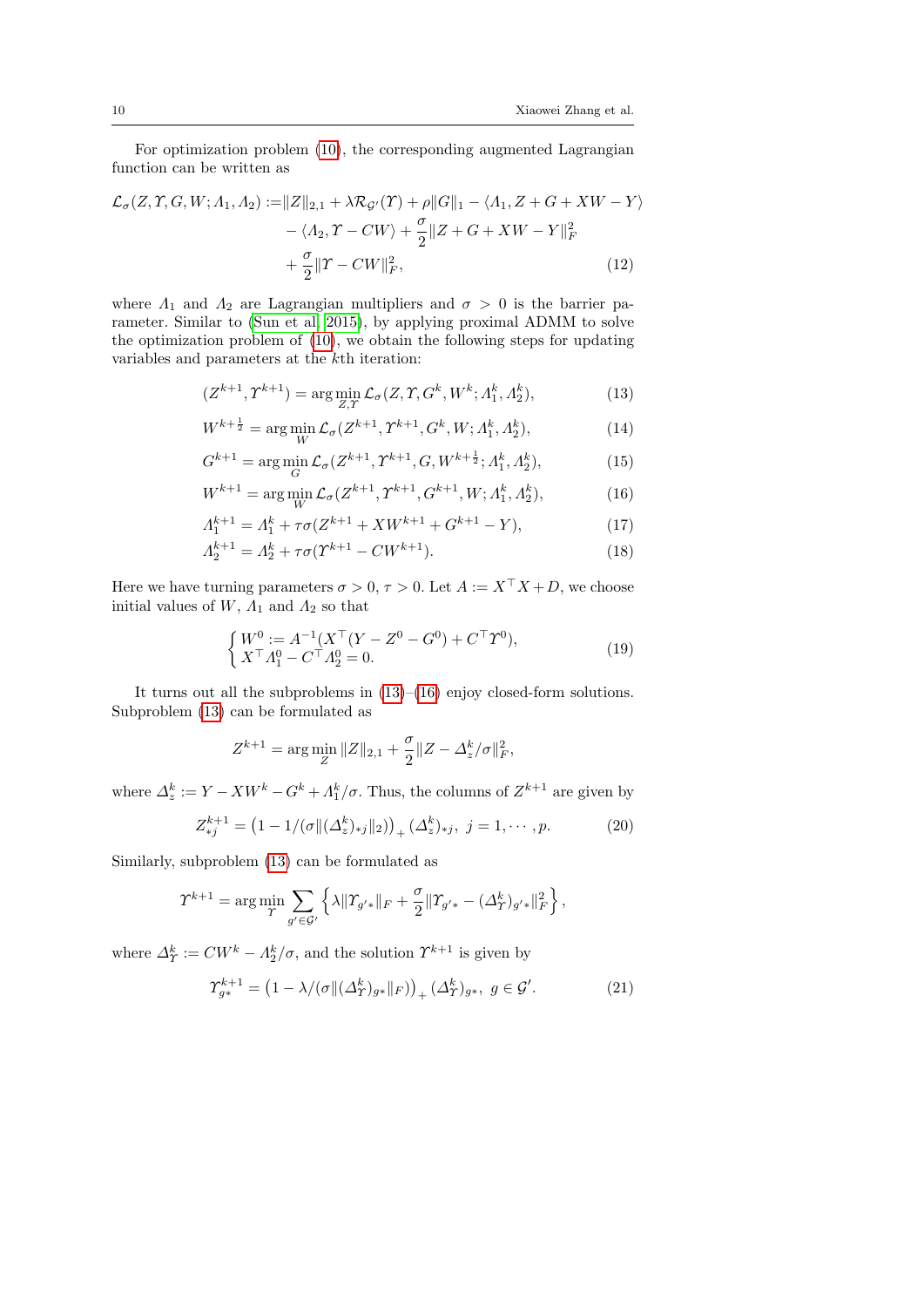<span id="page-10-3"></span>Algorithm 1 CMRG (Calibrated Multivariate Regression with Gross Errors)

1: **Input:**  $X, Y, \lambda > 0, \rho > 0, \tau > 0$ , and  $\sigma > 0$ . 2: Initialization:  $Z^0$ ,  $T^0$ ,  $W^0$ ,  $G^0$ ,  $A_1^0$ ,  $A_2^0$  such that  $W^0 := A^{-1}(X^{\top}(Y - Z^0 - G^0) +$  $C^{\top} \Upsilon^{0}$  and  $X^{\top} A_1^0 - C^{\top} A_2^0 = 0.$   $k = 0$ . 3: repeat 4: Evaluate  $Z^{k+1}$  by [\(20\)](#page-9-2). 5: Evaluate  $\Upsilon^{k+1}$  by [\(21\)](#page-9-3). 6: Evaluate  $W^{k+\frac{1}{2}}$  by [\(22\)](#page-10-0). 7: Evaluate  $G^{k+1}$  by  $(23)$ . 8: Evaluate  $W^{k+1}$  by  $(24)$ . 9: **Evaluate**  $\Lambda_1^{k+1}$  as well as  $\Lambda_2^{k+1}$  by [\(17\)](#page-9-4). 10:  $k \leftarrow k + 1$ . 11: until Convergence 12: Output:  $W^k$ ,  $G^k$ 

To solve the subproblem [\(14\)](#page-9-5), we have

<span id="page-10-0"></span>
$$
W^{k+\frac{1}{2}} = A^{-1}(X^\top (Y - Z^{k+1} - G^k) + C^\top T^{k+1}),\tag{22}
$$

where we used equality  $X^T A_1^k - C^T A_2^k = 0$  which can be derived from equalities [\(17\)](#page-9-4), [\(18\)](#page-9-6) and initial conditions [\(19\)](#page-9-7). The solution  $G^{k+1}$  to subproblem [\(15\)](#page-9-8) is given by

<span id="page-10-1"></span>
$$
G^{k+1} = \underset{G}{\arg\min} \rho \|G\|_1 + \frac{\rho}{2} \|G - \Delta_G^k\|_F^2
$$

$$
= \underset{G}{\text{sign}}(\Delta_G^k) \odot \max\{|\Delta_G^k| - \rho/\sigma, 0\},\tag{23}
$$

where  $\Delta_G^k = Y - XW^{k + \frac{1}{2}} - Z^{k+1} + \Lambda_1^k/\sigma$ , sign(·) is the sign function, and  $\odot$ denotes component-wise multiplication. To solve subproblem [\(16\)](#page-9-1), we have

<span id="page-10-2"></span>
$$
W^{k+1} = A^{-1}(X^{\top}(Y - Z^{k+1} - G^{k+1}) + C^{\top}T^{k+1}).
$$
\n(24)

we are now ready to present our **Algorithm [1](#page-10-3)** for calibrated multivariate regression with grossly corrupted observations (CMRG) that incorporates the above-mentioned components. Note that when examining side-by-side with the direct 3-block ADMM extension, our proximal ADMM proposed as above possesses an additional step to evaluate  $W^{k+\frac{1}{2}}$ . The additional cost of evaluating  $W^{k+\frac{1}{2}}$  is trivial as that the inverse of A is usually easy to compute (e.g., when Cholesky factorization of A exists).

For any optimal solution  $(\tilde{Z}, \tilde{T}, \tilde{G}, \tilde{W})$  to problem [\(10\)](#page-8-1), there exit optimal Lagrangian multipliers  $(\hat{A}_1, \hat{A}_2)$  such that

<span id="page-10-4"></span>
$$
\begin{cases} \n\hat{Z} + \hat{G} + X\hat{W} = Y, \ \hat{T} = C\hat{W}, \ \hat{A}_1 \in \partial \|\hat{Z}\|_{2,1}, \\ \n\hat{A}_1 \in \rho \partial \|\hat{G}\|_1, \ \hat{A}_2 \in \lambda \partial \mathcal{R}_{\mathcal{G}'}(\hat{T}), \n\end{cases} \n\tag{25}
$$

<span id="page-10-5"></span>where  $\partial$  denotes subdifferential of convex functions. Performing the extra step is in fact crucial as it ensures the global convergence of the sequence generated by Algorithm [1](#page-10-3) to an optimal solution satisfying [\(25\)](#page-10-4). This is formally stated in Theorem [1](#page-10-5).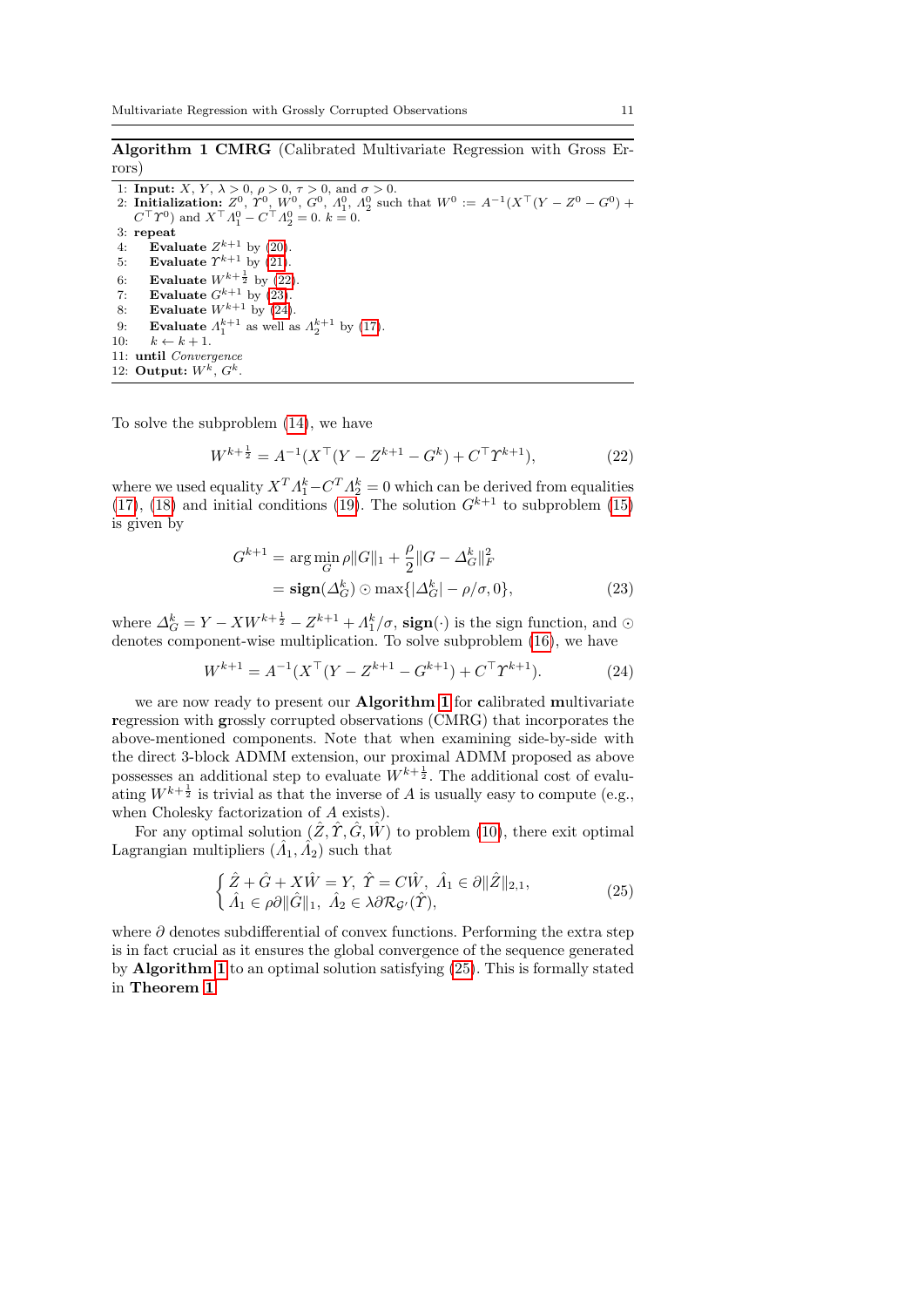**Theorem 1** Under the condition  $\tau \in (0, (1 + \sqrt{5})/2)$ , the sequence  $\{(Z^k, \theta) \in Z^k\}$  $\varUpsilon^k,$   $G^k,$   $W^k,$   $\varLambda^k_1,$   $\varLambda^k_2) \}$  generated by  ${\it Algorithm}$  [1](#page-10-3) converges to a unique point  $(\hat{Z}, \hat{\Upsilon}, \hat{G}, \hat{W}, \hat{\Lambda}_1, \hat{\Lambda}_2)$  satisfying [\(25\)](#page-10-4), so that  $(\hat{Z}, \hat{\Upsilon}, \hat{G}, \hat{W})$  is an optimal solution to optimization problem [\(10\)](#page-8-1) and  $(\hat{A}_1, \hat{A}_2)$  is an optimal solution to the dual problem of  $(10)$ .

*Proof* The proof can be derived by applying Theorem 2.2(iii) in (Sun et al. [2015\)](#page-24-11). It is easy to verify that the solution set of [\(10\)](#page-8-1) is nonempty and the constraint qualification in Assumption 2.1 of [\(Sun et al, 2015\)](#page-24-11) holds. Therefore, to complete our proof, it is sufficient to show that  $\mathcal{F}\mathcal{F}^{\top}$  and  $\mathcal{H}\mathcal{H}^{\top}$  in [\(11\)](#page-8-0) are positive definite, which is obvious since  $\mathcal{F}\mathcal{F}^{\top} = I_{n+d'}$  and  $\mathcal{H}\mathcal{H}^{\top} = I_n$ .

Algorithmic complexityThe complexity of Algorithm [1](#page-10-3) consists of two main parts, corresponding to the computation of the inverse of A and the updating of variables  $(Z^k, \Upsilon^k, G^k, W^k, \Lambda_1^k, \Lambda_2^k)$  in each iteration. Since the coefficient matrix A is the same for all  $k \geq 0$ , one has to compute  $A^{-1}$  only once before the iteration, which costs  $O(d^3 + nd^2)$ . Moreover, when  $d \gg n$ , the cost can be further reduced by applying the Sherman-Morrison-Woodbury formula [\(Golub and Van Loan, 1996\)](#page-23-17)  $A^{-1} = (X^{\top}X + D)^{-1} = D^{-1} - D^{-1}X^{\top}(I + D))$  $XD^{-1}X^{\top}$ )<sup>-1</sup>XD<sup>-1</sup> and computing the inverse of the  $I + XD^{-1}X^{\top} \in \mathbb{R}^{n \times n}$ , which costs  $O(n^2d + n^3)$ . Thus, the cost of computing  $A^{-1}$  is  $O((n+d)t^2)$  with  $t = \min(n, d)$ . When both d and n are large, it might be inapplicable to compute the Cholesky factorization of  $X^{\top} X + D$  or  $I + X D^{-1} X^{\top}$ . In this circumstance, one can solve linear systems [\(22\)](#page-10-0) and [\(24\)](#page-10-2) using iterative solver such as the preconditioned conjugate gradient method [\(Golub and Van Loan, 1996\)](#page-23-17). In each iteration, the cost of computing  $Z^{k+1}$  is dominated by that of computing  $\Delta_z^k$  which is  $O(dnp)$ . Similarly, computing  $\Upsilon^{k+1}$ ,  $W^{k+\frac{1}{2}}$ ,  $G^{k+1}$  and  $W^{k+1}$ costs  $O(d'dp)$ ,  $O(dp(n+d'+d))$ ,  $O(dnp)$  and  $O(dp(n+d'+d))$ , respectively. Overall, the complexity of **Algorithm [1](#page-10-3)** is  $O((n+d)t^2 + (d'+d+n)dpN_{ite}),$ where  $N_{ite}$  denotes the number of iterations.

## <span id="page-11-0"></span>4 Empirical Evaluations

The central piece of our approach is the model [\(8\)](#page-7-1), or CMRG in short, which is also referred to as our approach when without confusion. There are also three related models: the OMR model in [\(5\)](#page-5-1) for ordinary multivariate regression, the CMR model in [\(7\)](#page-6-0) for calibrated multivariate regression, as well as the OMRG model in [\(9\)](#page-7-2) for ordinary multivariate regression with gross error, where  $\mathcal{R}_G(W)$  is used instead of  $||W||_{1,2}$ . Our proposed **Algorithm [1](#page-10-3)** is then employed in solving our proposed model, meanwhile standard ADMM is used for solving the rest models in a similar manner.

To facilitate a better understanding of the inner-working as well as a systematic evaluation of the proposed approach, we first consider a series of experiments on simulated data, where we have full access to the ground-truths, the gross errors, and the contaminated observations. This is followed by experiments on two exemplar real-world applications: Big-five personality prediction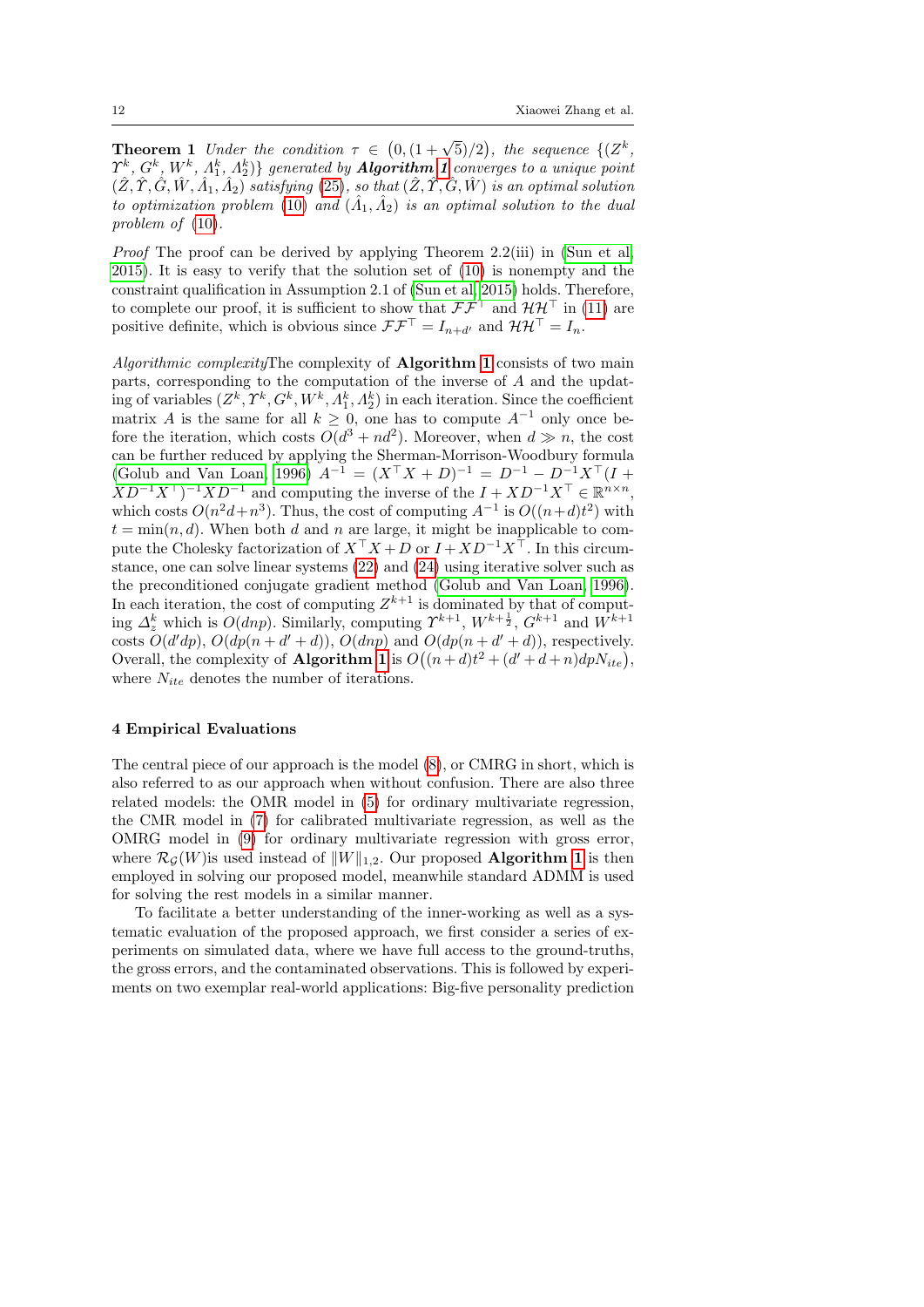from computational psychology, and 3D hand pose estimation from computer vision. Each of these experiments is described in details in what follows.

#### <span id="page-12-0"></span>4.1 Simulated Experiments

We first generate simulation datasets to systematically evaluate the finitesample performance of our new model in controlled settings. The synthetic data are obtained following a similar scheme to that of [\(Liu et al, 2014\)](#page-23-3), as follows. Each dataset has 400 examples for training, 400 examples for validation, as well as 10, 000 examples for testing. More concretely, the training examples are obtained as follows:

- (1) Each individual row of X is generated by independent sampling from a 1000-dimensional normal distribution law,  $N(0, \Sigma)$ , with diagonals  $\Sigma_{ii} = 1$ , and  $\Sigma_{ij} = 0.5$  for all off-diagonal entries  $i \neq j$ .
- (2) Construct the structure of group sparsity as

$$
\mathcal{G} = \{ \{1, \cdots, 10\}, \{6, \cdots, 15\}, \cdots, \{91, \cdots, 100\}, \{101\}, \cdots, \{1000\} \}.
$$

The regression coefficient matrix  $W^* \in \mathbb{R}^{1000 \times 13}$  are obtained by (1) for  $1 \leq i \leq 100$  and and  $1 \leq j \leq 13$ , we have  $W^*_{ij} = (-1)^i e^{-(i-1)/100}$ ; (2) the rest entries are set to 0.

(3) Construct the noise matrix as  $Z = BD$ . Here each entry in  $B \in \mathbb{R}^{400 \times 13}$ is *i.i.d.* sampled from zero-mean identity variance Gaussian law,  $N(0, 1)$ ; The matrix  $D \in \mathbb{R}^{13 \times 13}$  is a diagonal matrix, which is obtained by

$$
D_0 := \sigma_{\max} I_{13}
$$

or

$$
D_1 := \sigma_{\max} \cdot \text{diag}(2^{0/4}, 2^{-1/4}, \cdots, 2^{-12/4}),
$$

where  $D = D_0$  implies that all regression tasks contain stochastic noises of the same magnitude while  $D = D_1$  implies that regression tasks contain stochastic noises of different magnitude.

(4) Construct the gross error  $G^* \in \mathbb{R}^{400 \times 13}$ . The number of nonzero entries is controlled by a ratio  $\gamma$  ( $0 \leq \gamma \leq 1$ ). The positions of these non-zero entries are randomly selected, while their magnitudes are set to  $\delta \cdot \sigma_{\text{max}}$ , where  $\delta > 1$  is a scaling factor, and the signs are randomly assigned.

In the same way, we can generate validation samples and testing samples except that we do not add gross errors to the validation and testing samples.

Empirical evaluations are carried out on datasets generated with different values of  $\sigma_{max}$ ,  $\gamma$  and  $\delta$  to evaluate the performance of CMRG. The regularization parameters  $\lambda$  and  $\rho$  are obtained by

$$
(\sqrt{\ln d} + \sqrt{p}) * \{2^{-5}, 2^{-4.5}, \cdots, 2^{4.5}, 2^5\}
$$

and

$$
\{2^{-5}, 2^{-4.5}, \cdots, 2^{4.5}, 2^5\},
$$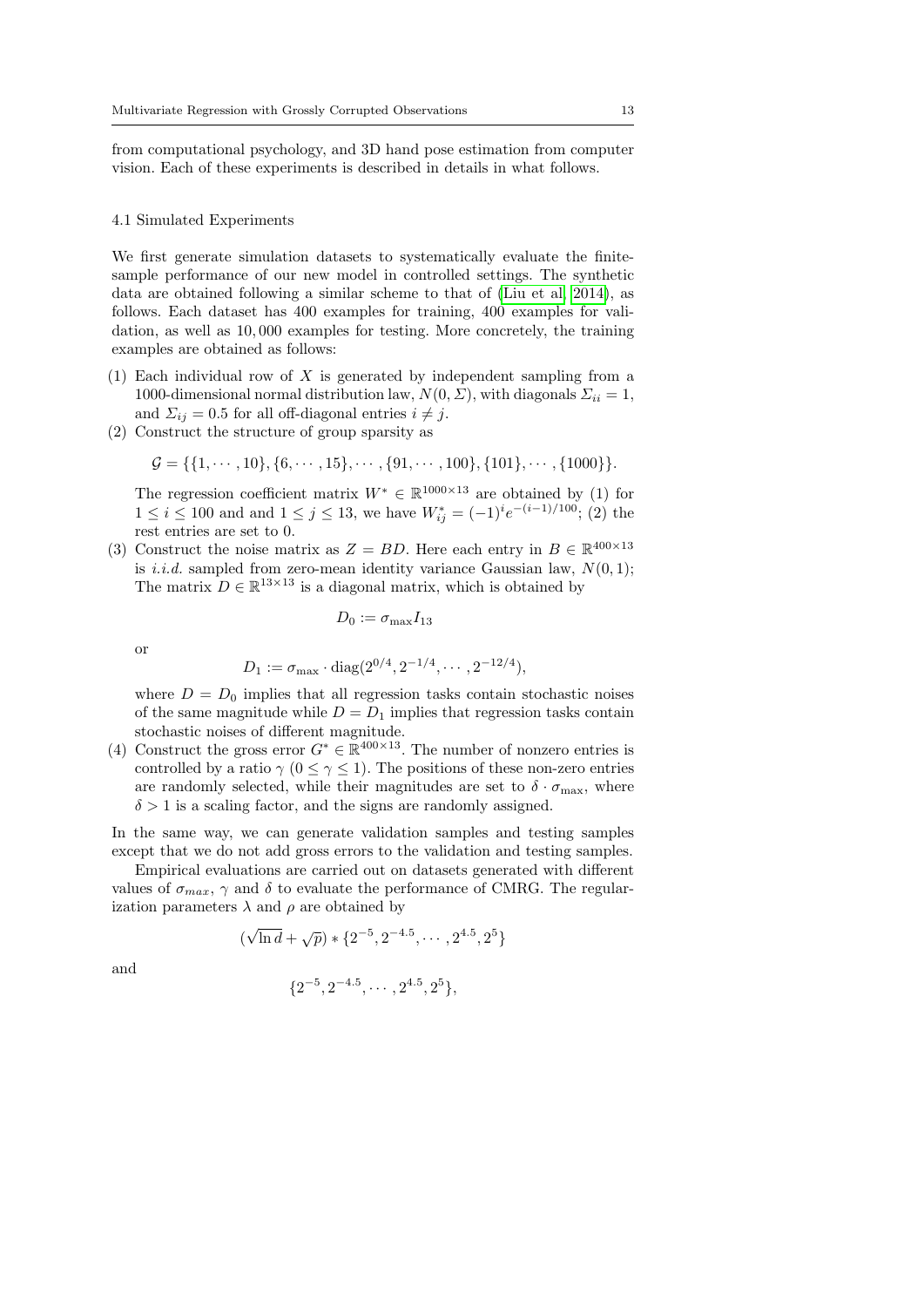Table 1 Prediction and estimation error (in term of mean±standard deviation) of the comparison regression models: OMR, CMR, OMRG and CMRG on synthetic data generated √ with  $D = D_0$  and  $\sigma_{max} = \sqrt{2}$ .

<span id="page-13-0"></span>

| Algorithm |                                                  | Without gross error | With gross error ( $\sigma = 0.2$ and $\delta = 5$ ) |                                                                    |                       |  |  |
|-----------|--------------------------------------------------|---------------------|------------------------------------------------------|--------------------------------------------------------------------|-----------------------|--|--|
|           | Est. Err.W<br>Pre.Err.                           |                     | Pre.Err.                                             | Ext. Err.W                                                         | Est.Err.G             |  |  |
| OMR       | $0.2196 \pm 1.0$ e-2 $\vert 0.2188 \pm 1.0$ e-2  |                     | $0.4400 \pm 2.0e-2$                                  | $0.4379 \pm 2.0e-2$                                                |                       |  |  |
| CMR.      | $0.2196 \pm 1.1$ e-2 $0.2190 \pm 1.1$ e-2        |                     | $0.4326 \pm 1.9e-2$                                  | $0.4313 + 2.0e-2$                                                  |                       |  |  |
| OMRG      | $0.2196 \pm 1.0$ e-2   $0.2188 \pm 1.0$ e-2      |                     | $0.4390 \pm 1.9e-2$                                  | $0.4360 \pm 2.0e-2$                                                | $0.9644 \pm 2.9e - 2$ |  |  |
| CMRG      | $0.2196 \pm 1.1$ e-2 $\vert$ 0.2190 $\pm$ 1.1e-2 |                     |                                                      | $0.3544 \pm 2.1$ e-2   $0.3534 \pm 2.1$ e-2   $0.4814 \pm 1.3$ e-2 |                       |  |  |

<span id="page-13-1"></span>Table 2 Prediction and estimation error (mean±standard deviation) of four regression models: OMR, CMR, OMRG and CMRG on synthetic data generated with  $D = D_1$  and  $\sigma_{max} = \sqrt{2}.$ 

| Algorithm     | Without gross error |                      |                      | With gross error ( $\sigma = 0.2$ and $\delta = 5$ ) |                   |                   |                   |  |
|---------------|---------------------|----------------------|----------------------|------------------------------------------------------|-------------------|-------------------|-------------------|--|
|               | Pre.Err.            | Adi.Pre.Err.         | Est Err W            | Pre.Err.                                             | Adi.Pre.Err.      | Est. Err.W        | Est.Err.G         |  |
| OMR           | $0.1209 + 5.3e-3$   | $0.0866 + 6.1e-3$    | $0.1200 \pm 5.4$ e-3 | $0.4109 + 1.7e-2$                                    | $0.4092 + 2.1e-2$ | $0.4083 + 1.7e-2$ |                   |  |
| CMR           | $0.1115 \pm 4.9e-3$ | $0.0612 \pm 4.4$ e-3 | $0.1106 \pm 4.9e-3$  | $0.4052+1.8e-2$                                      | $0.4039 + 2.2e-2$ | $0.4032+1.8e-2$   |                   |  |
| OMRG          | $0.1175 \pm 3.6e-3$ | $0.0793 + 3.9e-3$    | $0.1120 \pm 2.6e-3$  | $0.4112 + 1.7e-2$                                    | $0.4078 + 2.2e-2$ | $0.4048 + 2.1e-2$ | $0.9800+2.5e-2$   |  |
| $_{\rm CMRG}$ | $0.1115 + 4.9e-3$   | $0.0612{\pm}4.4$ e-3 | $0.1106 \pm 4.9e-3$  | $0.2021 \pm 1.4$ e-2                                 | $0.1305 + 1.9e-2$ | $0.2015 + 1.3e-2$ | $0.2645 + 9.0e-3$ |  |

respectively, using 5-fold cross-validation. The optimal parameter  $(\bar{\lambda}, \bar{\rho})$  is set by

$$
(\bar{\lambda}, \bar{\rho}) = \arg\min_{\lambda, \rho} \|\bar{Y} - \bar{X}W^{\lambda, \rho}\|_F^2.
$$

Here  $W^{\lambda,\rho}$  refers to the estimation obtained from parameters  $(\lambda,\rho)$ , while  $\bar{X}$ and  $\overline{Y}$  correspond to the design and observation matrices from the validation set.

The following metrics are used in our experiments:

$$
\begin{aligned}\n\text{Pre.Err.} &= \|\tilde{Y} - \tilde{X}\hat{W}\|_{F}/\|\tilde{Y}\|_{F}, \\
\text{Adj.Pre.Err.} &= \|(\tilde{Y} - \tilde{X}\hat{W})D^{-1}\|_{F}/\|\overline{Y}D^{-1}\|_{F}, \\
\text{Est.Err.}W &= \|W^* - \hat{W}\|_{F}/\|W^*\|_{F}, \\
\text{Est.Err.}G &= \|G^* - \hat{G}\|_{F}/\max\{1, \|G^*\|_{F}\},\n\end{aligned}
$$

which measures prediction error on the testing data  $(\tilde{X}, \tilde{Y})$ , adjusted prediction error on the testing data, estimation error of W<sup>∗</sup> and estimation error of G<sup>∗</sup> , respectively. Throughout this experiment, all shown results are average results over 100 repetitions.

We first study the effect of stochastic noise level in different tasks by letting  $D = D_0$  and  $D = D_1$ , and show results of four comparison models in Table [1](#page-13-0) and Table [2,](#page-13-1) respectively. In Table [1,](#page-13-0) since metric Adj.Pre.Err. reduces to metric Pre.Err. when  $D = D_0$ , we do not include the results related to Adj.Pre.Err.. From Table [1](#page-13-0) and Table [2,](#page-13-1) we have four observations: (1) When  $D = D_0$  (that is, all regression tasks contain the same level of stochastic noise) and no gross error, all four models have the same performance. (2) When  $D = D_1$  (that is, regression tasks contain different levels of stochastic noise), models adopting the  $\ell_{2,1}$ -norm as the loss function (i.e., CMR and CMRG) outperform the ones using least square loss (i.e., OMR and OMRG) in terms of both prediction error on testing data and estimation error of W<sup>∗</sup> .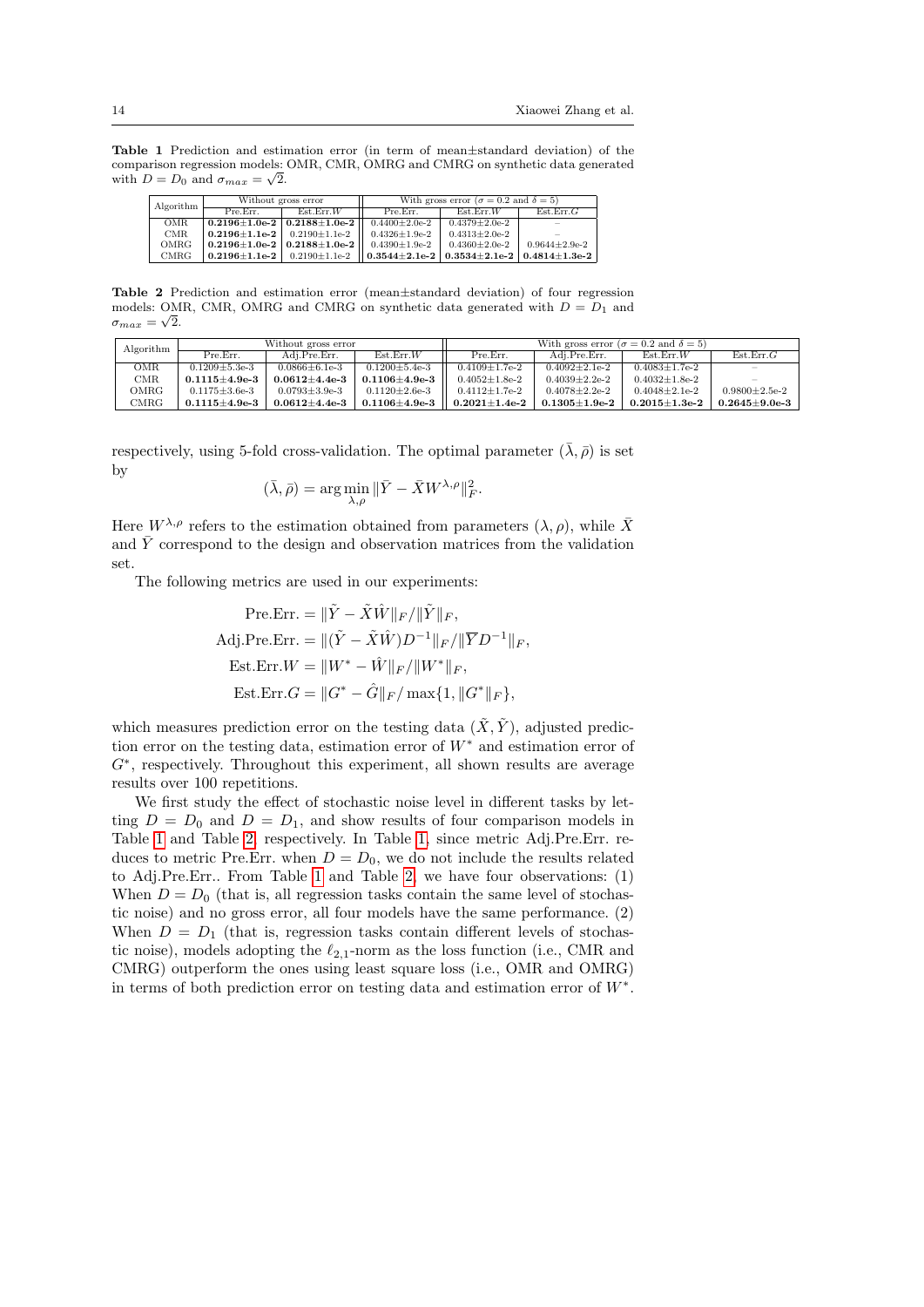<span id="page-14-0"></span>**Table 3** Effect of  $\sigma_{\text{max}}$  on the prediction and estimation error (mean $\pm$ standard deviation) of four regression models: OMR, CMR, OMRG and CMRG on synthetic data generated with  $D = D_1$ ,  $\gamma = 0.2$  and  $\delta = 5$ .

| Algorithm                  | Pre.Err.              | Adj.Pre.Err.          | Est.Err.W             | Est.Err.G           |  |  |  |  |
|----------------------------|-----------------------|-----------------------|-----------------------|---------------------|--|--|--|--|
| $\sigma_{\max} = \sqrt{2}$ |                       |                       |                       |                     |  |  |  |  |
| OMR                        | $0.4109 \pm 1.7$ e-2  | $0.4092 \pm 2.1e-2$   | $0.4083 \pm 1.7$ e-2  |                     |  |  |  |  |
| CMR.                       | $0.4052 + 1.8e-2$     | $0.4039 + 2.2e-2$     | $0.4032 + 1.8e-2$     |                     |  |  |  |  |
| OMRG                       | $0.4112 + 1.7e-2$     | $0.4078 + 2.2e-2$     | $0.4048 + 2.1e-2$     | $0.9800+2.5e-2$     |  |  |  |  |
| <b>CMRG</b>                | $0.2021 \pm 1.4e - 2$ | $0.1305 \pm 1.9e - 2$ | $0.2015 + 1.3e-2$     | $0.2645 \pm 9.0e-3$ |  |  |  |  |
|                            |                       | $\sigma_{\max} = 2$   |                       |                     |  |  |  |  |
| OMR                        | $0.5288 \pm 1.3e-2$   | $0.5237 \pm 1.7e-2$   | $0.5255 + 1.4e-2$     |                     |  |  |  |  |
| CMR.                       | $0.5157 + 1.6e-2$     | $0.5108 + 1.9e-2$     | $0.5132 + 1.6e-2$     |                     |  |  |  |  |
| OMRG                       | $0.6200 \pm 1.8$ e-2  | $0.6123 \pm 1.7e-2$   | $0.6058 \pm 1.8e-2$   | $0.9895 \pm 2.2e-2$ |  |  |  |  |
| <b>CMRG</b>                | $0.2596 + 1.1e-2$     | $0.1700 \pm 1.3e-2$   | $0.2585 + 1.2e-2$     | $0.2529 \pm 1.0e-2$ |  |  |  |  |
|                            |                       | $\sigma_{\max} = 4$   |                       |                     |  |  |  |  |
| <b>OMR</b>                 | $1.0882 \pm 1.6e-2$   | $1.0724 \pm 2.3e-2$   | $1.0812 \pm 1.4e-2$   |                     |  |  |  |  |
| CMR.                       | $0.7359 + 2.3e-2$     | $0.7319 + 1.9e-2$     | $0.7280 \pm 2.3e-2$   |                     |  |  |  |  |
| OMRG                       | $1.2938 \pm 4.5e-1$   | $1.2672 \pm 4.6e-1$   | $1.2336 \pm 5.0e-1$   | $0.8554 \pm 2.3e-1$ |  |  |  |  |
| CMRG                       | $0.3909 + 2.0e-2$     | $0.2717+2.1e-2$       | $0.3881 \pm 2.0e - 2$ | $0.2183 \pm 5.7e-3$ |  |  |  |  |

(3) In the presence of gross errors, regression models OMRG and CMRG that consider gross error perform consistently better than OMR and CMR that without such consideration. (4) It is observed that CMRG usually delivers lower prediction error as well as lower estimation error of W and G when comparing to OMRG. In summary, our newly proposed model CMRG achieves the best overall performance and outperforms other models by a large margin when there are gross errors.

Next, we study the effect of  $\sigma_{\text{max}}$  while letting  $D = D_1$ ,  $\sigma = 0.2$  and  $\delta = 5$ , and show results for  $\sigma_{\text{max}} = \sqrt{2}$ , 2, 4 in Table [3.](#page-14-0) Again, we observe that regression models with calibration perform better than their counterparts without calibration, and CMRG outperforms other models by a large margin.

We also study the effect of  $\gamma$  (the ratio of gross errors in the observations) and  $\delta$  (the magnitude of gross errors). Fig. [1](#page-15-0) shows results of four regression models for  $\sigma$  equal to 0, 0.2,  $\cdots$ , 1, and Fig. [2](#page-16-0) shows results of four regression models for  $\delta$  equal to 5, 10, 50, 100. From Fig. [1,](#page-15-0) we observe that for all four models the prediction error and estimation errors of W and G increase as more and more observations are grossly corrupted. Models with calibration perform better than models without calibration for all values of  $\gamma$  and the advantage is more profound when  $\gamma$  is large. Moreover, our newly proposed model CMRG outperforms CMR when  $\gamma$  < 0.5 and has similar performance as CMR when  $\gamma > 0.5$  (see Fig. [1\(](#page-15-0)a)). One reason may be that CMRG fails to identify gross errors in the observations when more than half of observations are corrupted, as shown in Fig. [1\(](#page-15-0)d). It suggests the existence of certain threshold, and our approach could recover the gross error  $G^*$  successfully when  $\gamma$  is lower than the threshold. This topic is left for future research. From Fig. [2,](#page-16-0) we see that CMRG is insensitive to the magnitude  $\delta$ . On the other hand, OMRG has large deviations when  $\delta$  is large, which also reflects the difficulty in selecting proper regularization parameters in OMRG.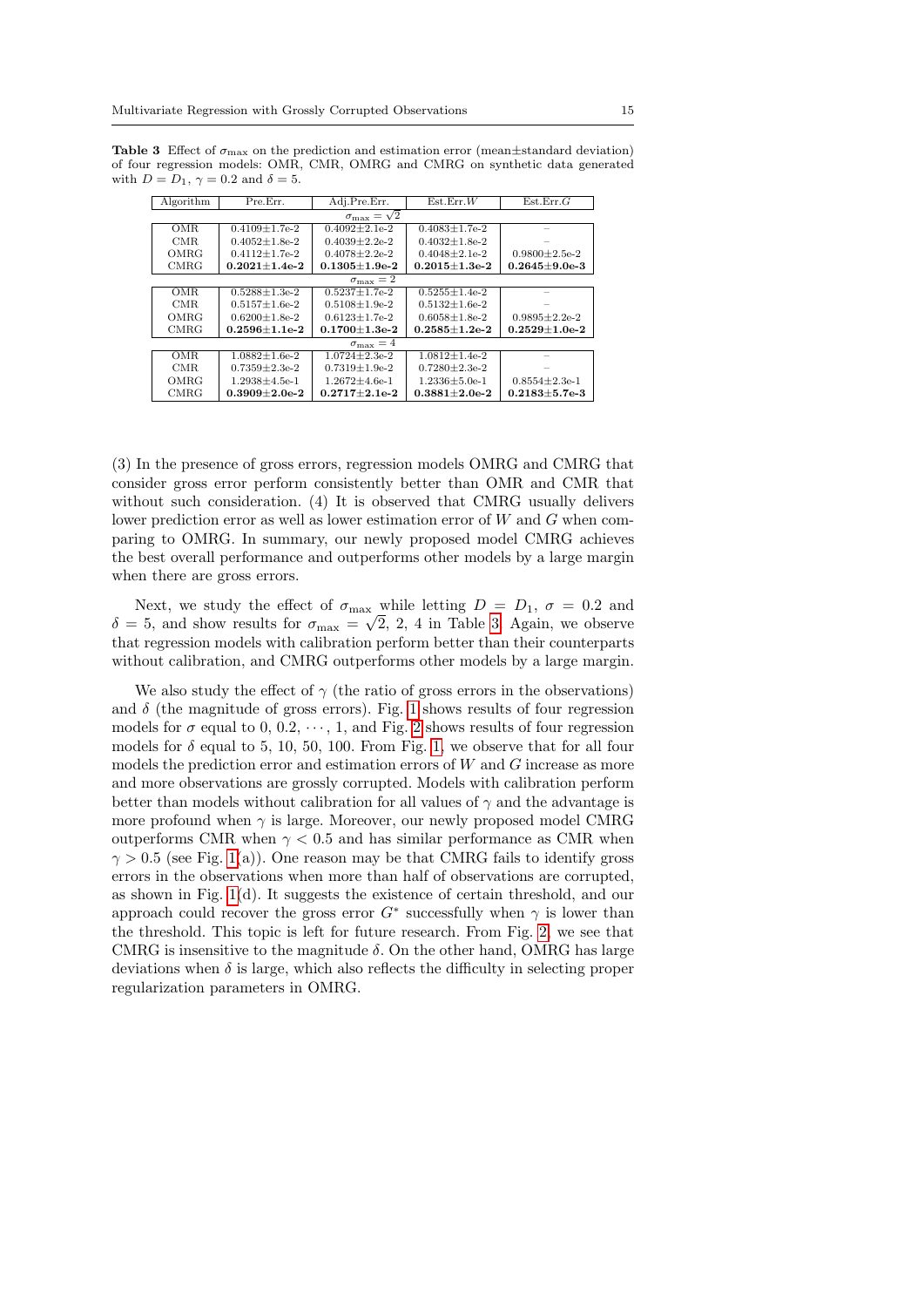

<span id="page-15-0"></span>Fig. 1 Effect of the ratio ( $\gamma$ ) of grossly corrupted training observations with  $D = D_1$ ,  $\sigma_{\text{max}} = \sqrt{2}$ ,  $\delta = 5$ . Eeach figure shows one evaluation metric as a function of  $\sigma$  with value equal to 0, 0.2,  $\cdots$ , 1.

# 4.2 Experiments on Personality Prediction from SNSs Behaviors

We used a new SNSs dataset built from the microblogging site Sina Weibo (the Chinese equivalent of Twitter). By recruiting subjects to login Weibo through our dedicated website (after filling consent forms and with legal data privacy management), these users' historical behavior data at Weibo are collected. For this Weibo dataset, 45 behavior features are constructed and are arranged into 4 groups, namely social networking, profile, self-presentation, and security setting, and in total 630 subjects are recruited for this dataset.

This set of data is further inspected to keep only those who are active users, while reject those participants who either publish  $\leq 512$  blogs altogether, or publish zero blog during the past three months. This leads to the final dataset with only 562 subjects (instances). It is further partitioned into 450 instances for training, and 112 instances for testing. Each subject is also asked to complete a questionnaire, which is well-known BPL (Berkeley Personality Lab) Big-Five inventory consisting of forty-four inquiries. The inventory results are then epitomize into a five-dimensional personality descriptor following standard procedure. This gives rise to a vector with each element taking a value with  $[1, 5]$ .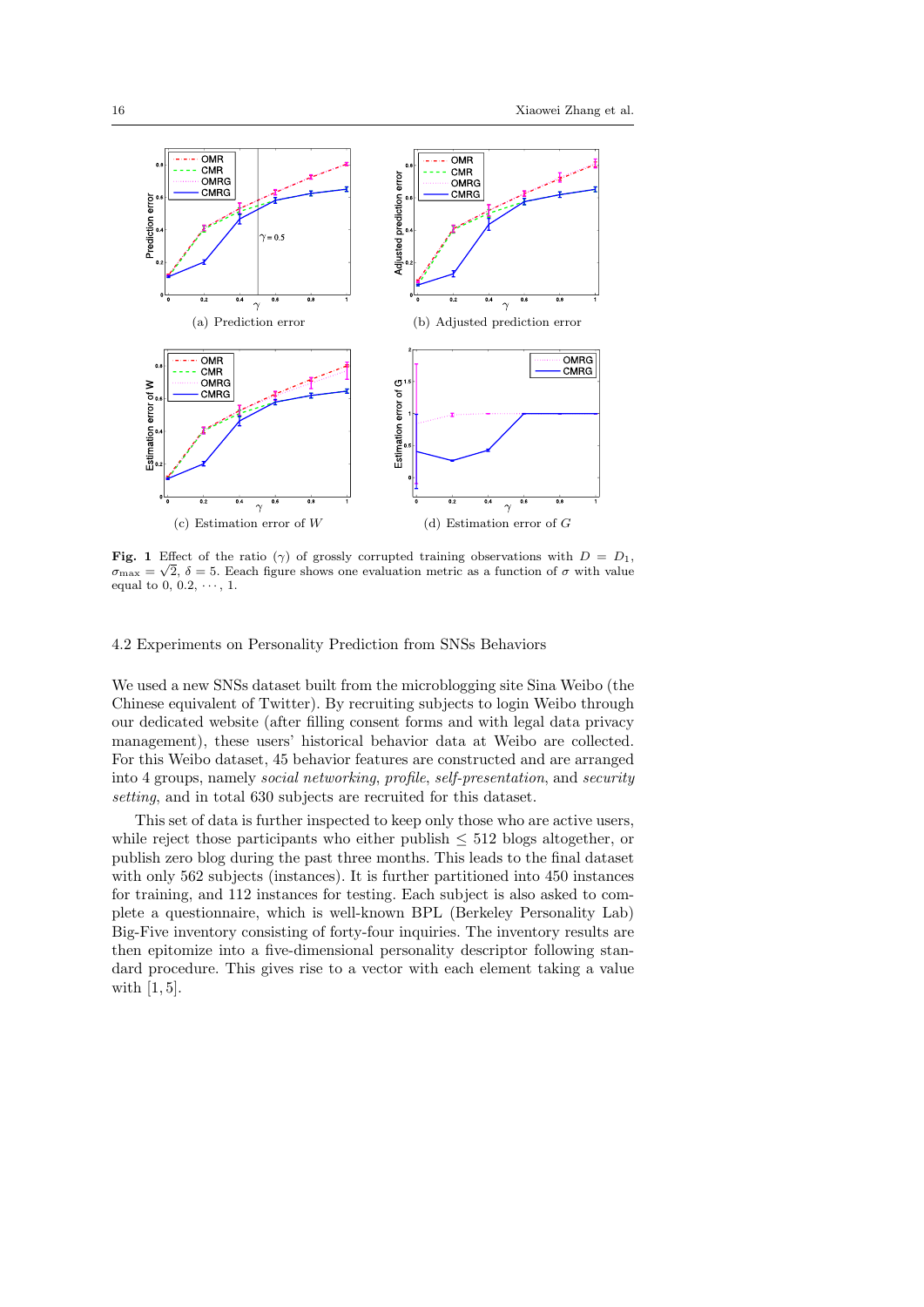

<span id="page-16-0"></span>**Fig. 2** Effect of the magnitude (δ) of gross errors in the observations with  $D = D_1$ ,  $\sigma_{\text{max}} =$  $\sqrt{2}$ ,  $\gamma = 0.2$ . Eeach figure shows one evaluation metric as a function of  $\delta$  with value equal to 5, 10, 50, and 100.

Four comparison methods are employed here, which include the three closely related methods (OMR, CMR, and OMRG), as well as a ridge regression or RR method, which is in fact model [\(2\)](#page-1-2) by considering the least square loss and the regularization term of  $R(W) = ||W||_F^2$ . Similar to the simulated experiments considered previously in subsection [4.1,](#page-12-0) we choose parameter  $\lambda$  from  $(\sqrt{\ln d} + \sqrt{p}) * \{10^{-3}, 10^{-2.5}, \dots, 10^{2}\}$ , and pick-up parameter  $\rho$  from the set  $\{10^{-2}, 10^{-1.5}, \dots, 10^{3}\}$ . Finally, the optimal pair  $(\bar{\lambda}, \bar{\rho})$  is selected based on five-fold cross validation on the training set. The relative prediction error already used during synthetic evaluations are again adopted here for performance evaluation.

To begin with, we consider evaluations w/o the presence of gross error. The left half of Table [4](#page-17-0) illustrates averaged results over 10 repetitions, where personalities Agreeableness, Conscientiousness, Extraversion, Neuroticism and Openness in the left-most column denote the average prediction error evaluated for the corresponding personality. Further, Pre.Err. stands for the relative prediction error averaged over the 5 output personalities. As displayed in Table [4,](#page-17-0) empirically OMRG and CMRG (i.e. the two models that consider gross error) performs on par with OMR and CMR (i.e. the other two methods that do not consider gross error at all), in the current dataset context where there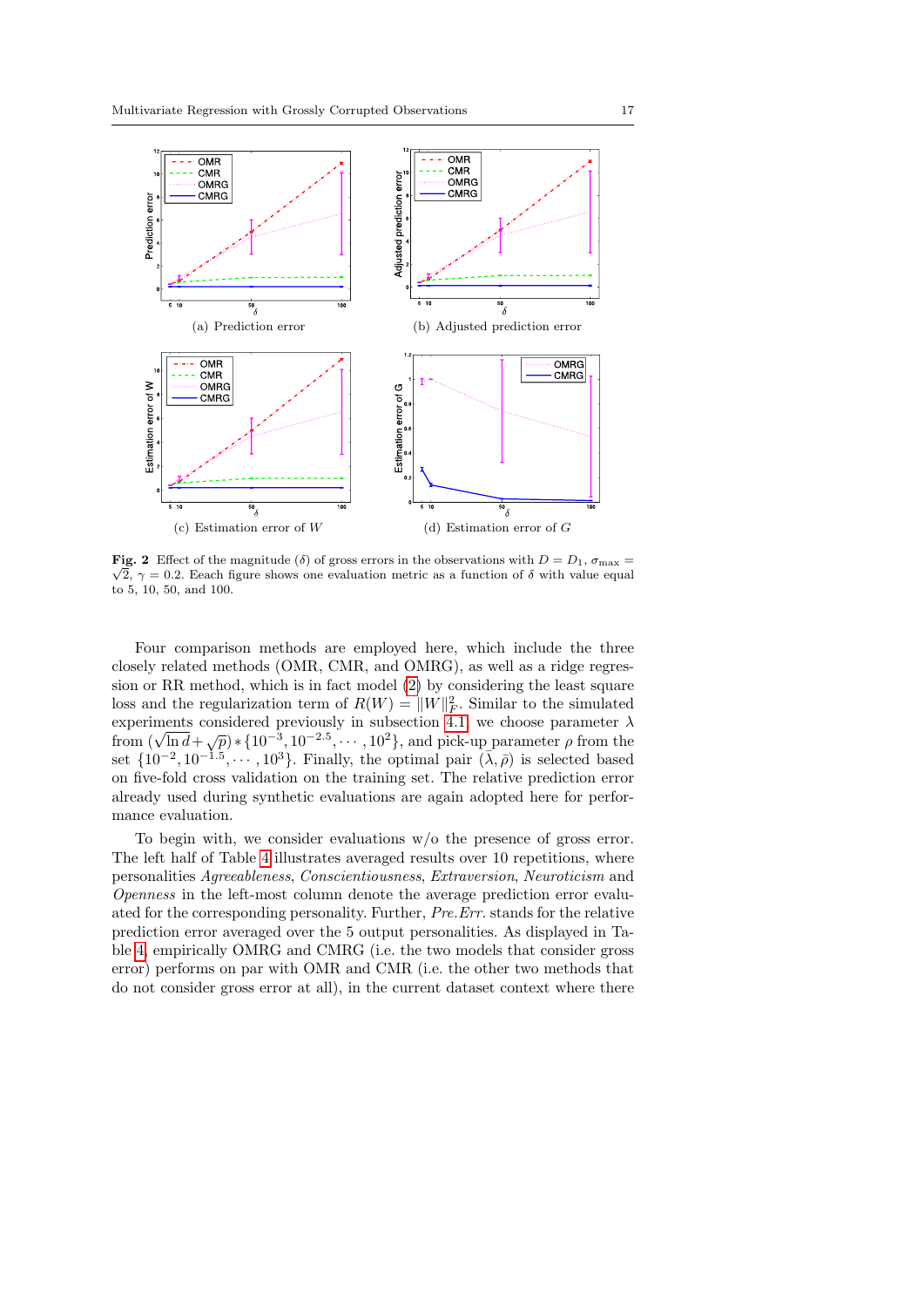| Personality                        | Without gross error |        |        |        |        |             | Corrupted data (with 10\% missing observations) |        |        |             |
|------------------------------------|---------------------|--------|--------|--------|--------|-------------|-------------------------------------------------|--------|--------|-------------|
|                                    | $_{\rm RR}$         | OMR.   | CMR    | OMRG   | CMRG   | $_{\rm RR}$ | OMR                                             | CMR    | OMRG   | <b>CMRG</b> |
| $A\alpha$ recableness              | 0.1784              | 0.1788 | 0.1783 | 0.1788 | 0.1783 | 0.2176      | 0.2146                                          | 0.2136 | 0.2055 | 0.1914      |
| $\emph{Consection}$ scientiousness | 0.2128              | 0.2226 | 0.2212 | 0.2226 | 0.2212 | 0.2332      | 0.2174                                          | 0.2170 | 0.2160 | 0.2109      |
| <i>Extraversion</i>                | 0.2147              | 0.2172 | 0.2152 | 0.2172 | 0.2152 | 0.2384      | 0.2340                                          | 0.2379 | 0.2310 | 0.2205      |
| <i>Neuroticism</i>                 | 0.2262              | 0.2269 | 0.2271 | 0.2269 | 0.2271 | 0.2670      | 0.2676                                          | 0.2622 | 0.2594 | 0.2543      |
| <i>Openness</i>                    | 0.1717              | 0.1830 | 0.1823 | 0.1830 | 0.1823 | 0.2088      | 0.1822                                          | 0.1814 | 0.1720 | 0.1641      |
| Overall Pre.Err.                   | 0.1993              | 0.2046 | 0.2037 | 0.2046 | 0.2037 | 0.2320      | 0.2231                                          | 0.2221 | 0.2166 | 0.2076      |

<span id="page-17-0"></span>Table 4 Performance of five competing methods on Weibo data.

<span id="page-17-1"></span>Table 5 Recovery accuracy of OMRG and CMRG on Weibo data with 10% missing observations.

| Methods. | Est.Err.G         | Rec. Rate. G         |
|----------|-------------------|----------------------|
| CMRG-    | $0.7130 + 0.0052$ | $0.9920 \pm 0.00030$ |
| OMRG     | $0.8859 + 0.2552$ | $0.8923 + 0.0076$    |

is no gross error). Furthermore, CMRG outperforms OMR and OMRG, which is slightly taken over by RR.

In practice, there are situations where some entries in the multivariate output space are missing. To further investigate this type of cases, we consider a processing of our personality dataset where 10% entries (which amounts to 250 out of the total output entries) in the observations are randomly replaced by zero (i.e. they are deleted). Experiments are then carried out based on this corrupted dataset (for both training and testing). The right half of Table [4](#page-17-0) presents average prediction errors over ten repeats, where we clearly observe that CMRG significantly outperforms the rest competitors. To further investigate the ability of our newly proposed model in identifying gross errors in the observations, we introduce an additional metric Rec.Rate.G which quantifies the fraction of perfectly restored positive / negative entry signs in  $G^*$ . In other words, Rec.Rate.G equals to the number of entries in  $\tilde{G}$  and  $G^*$  that have the same sign divided by the number of entries in  $G^*$ . Table [5](#page-17-1) presents the comparison of CMRG vs. OMRG in term of restoring those missing values. Empirically CMRG is shown to be capable of accurately identifying most of the missing observations and performs much better than OMRG.

In addition, since the averaged absolute distance (AAD) is widely used as an evaluation metric in the area of personality prediction, it is also applied here to measure the deviation from gold-standard to our prediction, when the corrupted data are in use. Table [6](#page-18-0) displayed the averaged results over ten repeats, from which we see that CMRG consistently outperforms other regression models.

## 4.3 Hand Pose Estimation from Depth Images

Vision-based hand pose estimation has plenty of applications in various areas including humanoid animation, human-computer interaction, and robotic control. The core problem here is the problem of 3D hand pose estimation [\(Erol](#page-22-5)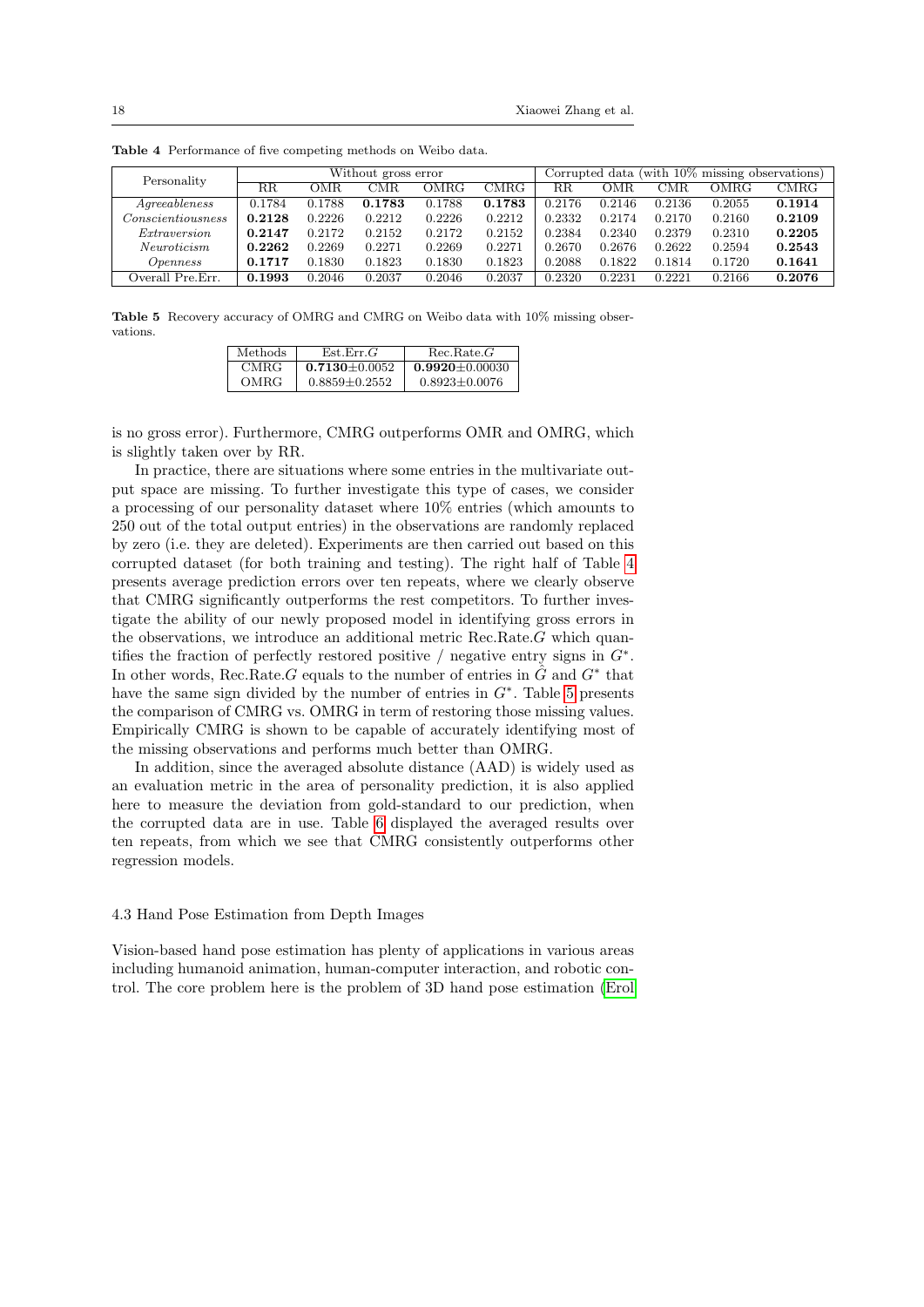<span id="page-18-0"></span>

| Personality       | OMR  | CMR. | OMRG | R.R. | <b>CMRG</b> |
|-------------------|------|------|------|------|-------------|
| Agreeableness     | 0.64 | 0.64 | 0.61 | 0.65 | 0.56        |
| Conscientiousness | 0.55 | 0.55 | 0.55 | 0.59 | 0.54        |
| Extraversion      | 0.62 | 0.63 | 0.61 | 0.62 | 0.59        |
| Neuroticism       | 0.68 | 0.66 | 0.65 | 0.68 | 0.64        |
| <i>Openness</i>   | 0.53 | 0.53 | 0.50 | 0.61 | 0.48        |
| Average           | 0.60 | 0.60 | 0.58 | 0.63 | 0.56        |

Table 6 AAD results of competing methods on Weibo data with 10% missing observations.





(a) Hand kinematic model (b) Examples of synthesized depth image with groundtruth annotations

<span id="page-18-3"></span>Fig. 3 An illustration of the hand kinematic model and examples of hand depth image with ground-truth annotations used in our synthetic dataset for performance evaluation. For each hand image, its annotation contains 20 joints represented as a vector of length 60 =  $20 \times 3$ , consisting of the 3D locations of the joints following a prescribed order.



<span id="page-18-4"></span>Fig. 4 Examples of hand depth image with ground-truth annotations from the NYU Hand pose dataset. For each hand image, its annotation contains 14 joints represented as a 42 dimensional vector.

[et al, 2007;](#page-22-5) [de La Gorce et al, 2011\)](#page-23-11), owing mostly to the complex and dexterous nature of hand articulations. Facilitated by the emerging commodity-level depth cameras such as Kinect<sup>[2](#page-18-1)</sup> and Softkinect<sup>[3](#page-18-2)</sup>, recent efforts on 3D hand pose estimation from depth images [\(Ye et al, 2013;](#page-24-12) [Tang et al, 2014;](#page-24-8) [Xu et al, 2016\)](#page-24-9) have led to noticeable progress in the field. In this section, we apply our CMRG method to the problem of 3D hand pose estimation from depth images. We evaluate the performance of our method on a home-grown synthesized depth image dataset as well as the benchmark NYU Hand pose dataset [\(Tompson et al, 2014\)](#page-24-10), which are described separately in what follows, and compare against state-of-the-art methods in this field.

<span id="page-18-1"></span><sup>2</sup> <http://www.xbox.com/en-US/kinect/>

<span id="page-18-2"></span><sup>3</sup> <http://www.softkinetic.com>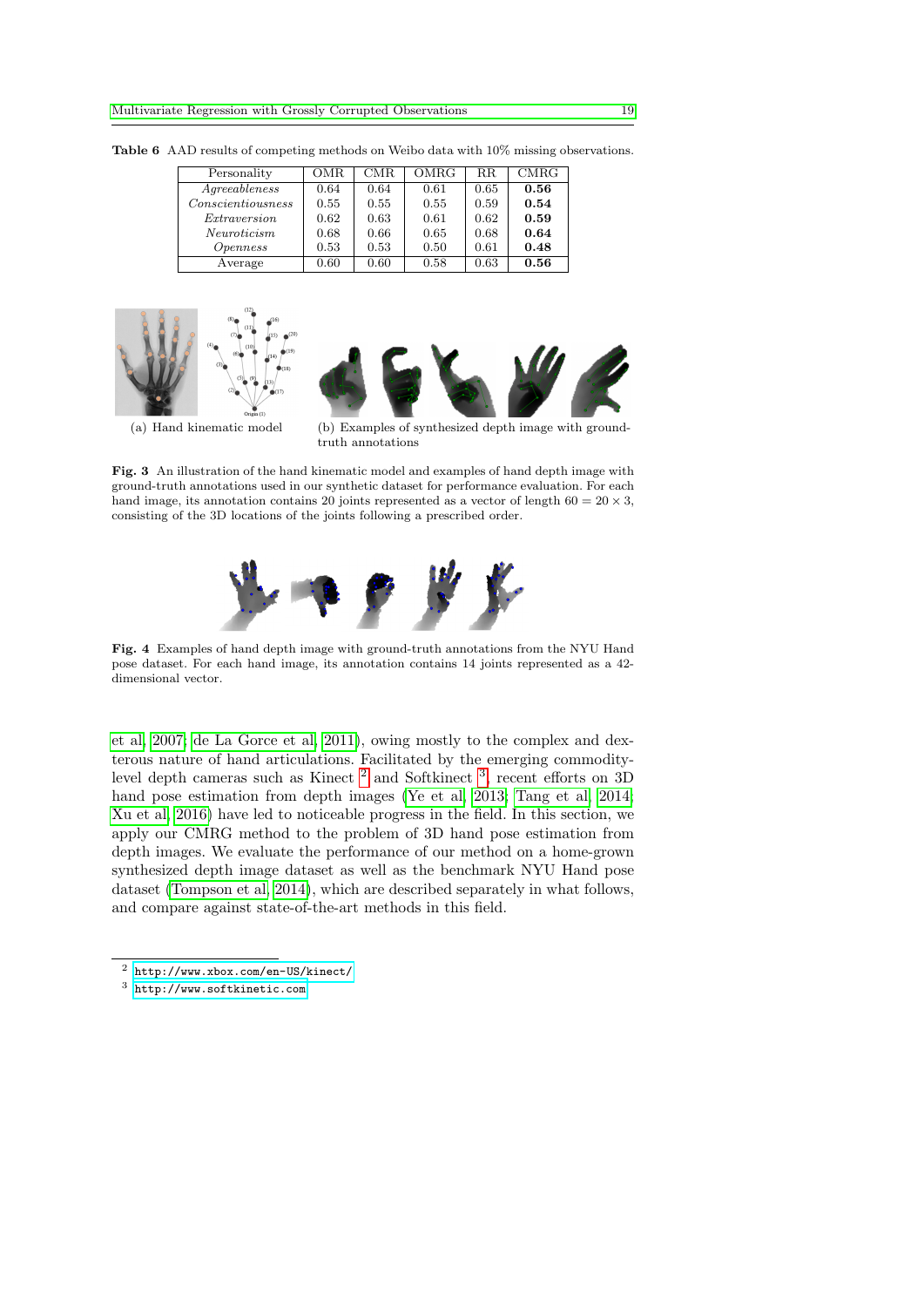

<span id="page-19-1"></span>**Fig. 5** Average joint error  $e$  in millimeter on the synthetic dataset: (a) Results using the original training data; (b) Results using the corrupted training data with  $20\%$  entries in Y missing; (c) Results using the corrupted training data with 40% entries in Y missing.

#### Our synthetic dataset

To conduct quantitatively analysis, we generate an in-house dataset of 110k synthesized hand depth images, in which 80k are used for training, 20k are for validation, and the rest 10k are reserved for testing. The 3D position, orientation, and hand gesture are randomly generated. The distance form a synthetic hand to virtual camera varies within the range of 650mm to 800mm. The image size obtained from the virtual depth camera is  $640 \times 480$ , and the vertical field-of-view of the camera is 43 degree. For each depth image, an output label of hand pose is expressed in term of the set of 3D coordinates of all 20 finger joints as illustrated in Fig. [3.](#page-18-3) We concatenate the coordinate of the joints to obtain a 60-dimensional vector.

To apply the proposed approach, Convolutional Neural Network (CNN) features are extracted from each depth image as input  $X$  in our context, and the corresponding 60-dimensional coordinate vector corresponds to the label  $Y$ . The CNN features are obtained as follows: the ImageNet-pretrained AlexNet [\(Krizhevsky et al, 2012\)](#page-23-18) is adopted to learn a CNN model based on our aforementioned training set. Note to fulfill the input requirement of AlexNet, the depth values in each image are scaled between 0 and 255; Each image is resized properly; And each depth image is replicated three times to form a three-channel image. The MatConvNet deep learning library is adopted in this paper. The final CNN model is attained after 50 training epochs. Now, given a new image, after applying the learned CNN model, its CNN features is obtained by simply retrieving the output from the second-to-last fully connected layer, which is a 4096-dimensional vector.

#### NYU Hand pose dataset

The NYU Hand pose dataset [\(Tompson et al, 2014\)](#page-24-10) contains 8,252 RGBD images in its test set and  $72,757$  in the training set  $4$ , from which only the depth channel images are considered in our context. Some examples of depth images

<span id="page-19-0"></span><sup>4</sup> [http://cims.nyu.edu/~tompson/NYU\\_Hand\\_Pose\\_Dataset.htm](http://cims.nyu.edu/~tompson/NYU_Hand_Pose_Dataset.htm)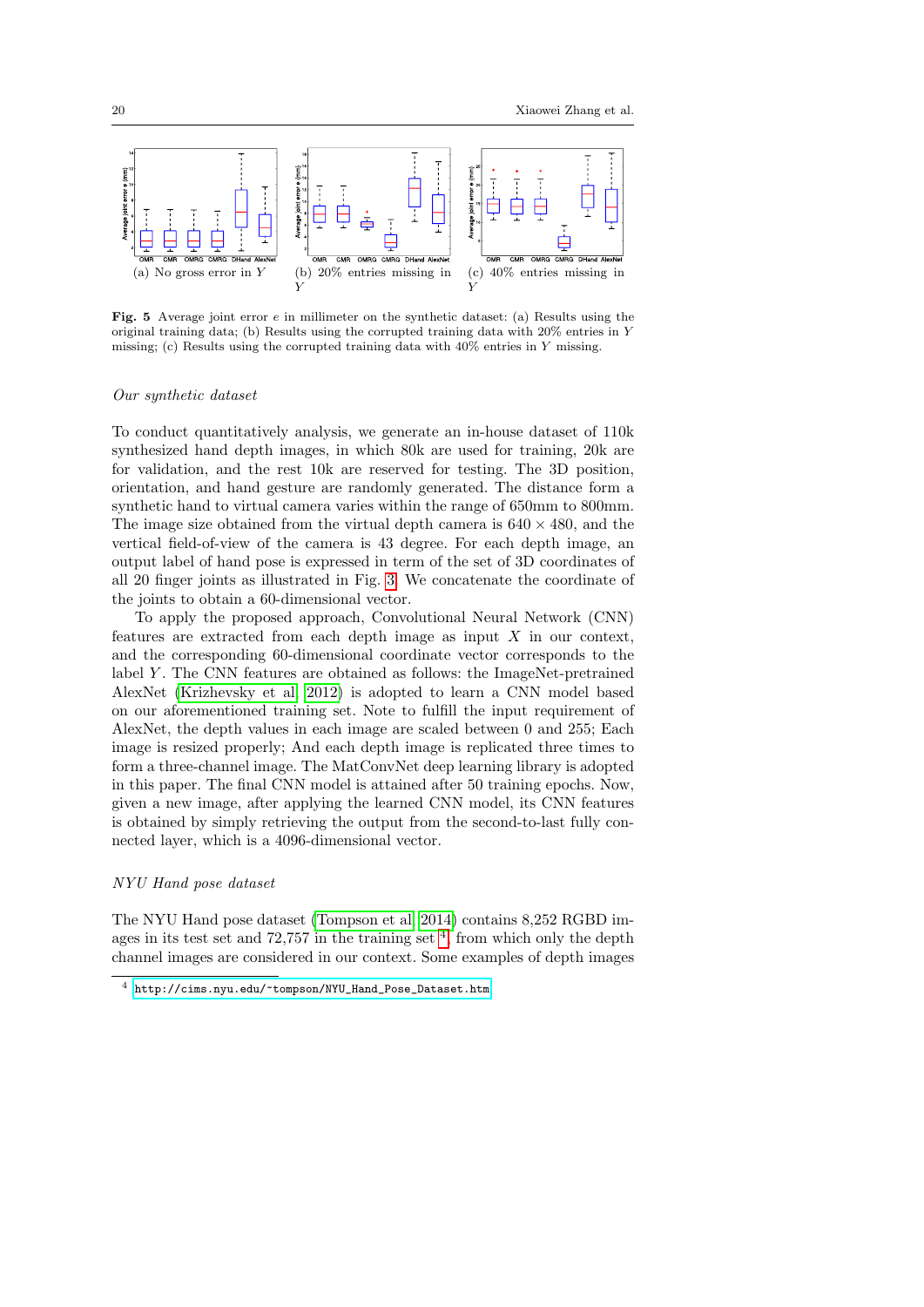

<span id="page-20-1"></span>Fig. 6 Average joint error e in millimeter on the NYU Hand pose dataset: (a) Results using the original training data; (b) Results using the corrupted training data with 20% entries in Y missing; (c) Results using the corrupted training data with  $40\%$  entries in Y missing.

Table 7 Average joint error in millimeter (mm) of the whole hand.

<span id="page-20-0"></span>

|                   | <b>OMR</b>            | CMR     | OMRG    | <b>CMRG</b> | <b>DHand</b> | AlexNet |  |  |  |
|-------------------|-----------------------|---------|---------|-------------|--------------|---------|--|--|--|
| Synthetic dataset |                       |         |         |             |              |         |  |  |  |
| $0\%$ missing     | 3.1047                | 3.1032  | 3.0995  | 3.0817      | 6.5168       | 4.9900  |  |  |  |
| $20\%$ missing    | 8.0142                | 8.0271  | 6.2471  | 3.2753      | 11.8555      | 8.9299  |  |  |  |
| $40\%$ missing    | 14.9866               | 14.7223 | 14.7838 | 4.6401      | 17.5957      | 14.9712 |  |  |  |
|                   | NYU Hand pose dataset |         |         |             |              |         |  |  |  |
| $0\%$ missing     | 18.3859               | 18.3527 | 18.3871 | 18.3527     | 24.8189      | 18.9210 |  |  |  |
| $20\%$ missing    | 22.3120               | 21.9279 | 22.3106 | 18.4887     | 30.2869      | 26.0876 |  |  |  |
| $40\%$ missing    | 33.0263               | 32.7631 | 21.3270 | 18.8763     | 38.5659      | 38.1679 |  |  |  |

are displayed in Fig. [4.](#page-18-4) As only 14 finger joints are annotated in the NYU dataset, here the output label Y becomes a 42-dimensional coordinate vector. Meanwhile input  $X$  contains the extracted CNN features following the same protocol used in the synthetic dataset. Now, for competing regression models OMR, CMR, OMRG and CMRG, the original 72,757 training images are randomly partitioned into two subsets: 62,757 images as training and 10,000 images as validation set to determine internal parameters  $\lambda$  and  $\rho$ .

#### Evaluation metric

Following the convention of hand pose estimation literature such as [\(Xu et al,](#page-24-9) [2016\)](#page-24-9), our performance evaluation metric is based on the joint error, which is defined as the Euclidean distance between ground-truth and predicted 3D joint locations. Formally, denote  $\hat{\mathbf{y}}_j^i \in \mathbb{R}^3$  and  $\mathbf{y}_j^i \in \mathbb{R}^3$  as the ground truth and predicted joint locations for the  $j$ -th joint of the  $i$ -th testing sample. The *mean joint error* of the *j*-th joint is defined as  $e_j = \frac{1}{N_t} \sum_{i=1}^{N_t} ||\hat{\mathbf{y}}_j^i - \mathbf{y}_j^i||$ , where  $N_t$  is the number of testing examples and  $\|\cdot\|$  denotes the Euclidean norm in 3D space. Moreover, the mean joint error of the whole hand is simply the average of all mean joint errors, that is  $e = \frac{1}{N_J} \sum_{j=1}^{N_J} e_j$  where  $N_J = 20$  for the synthetic dataset and  $N_J = 14$  for the NYU Hand pose dataset.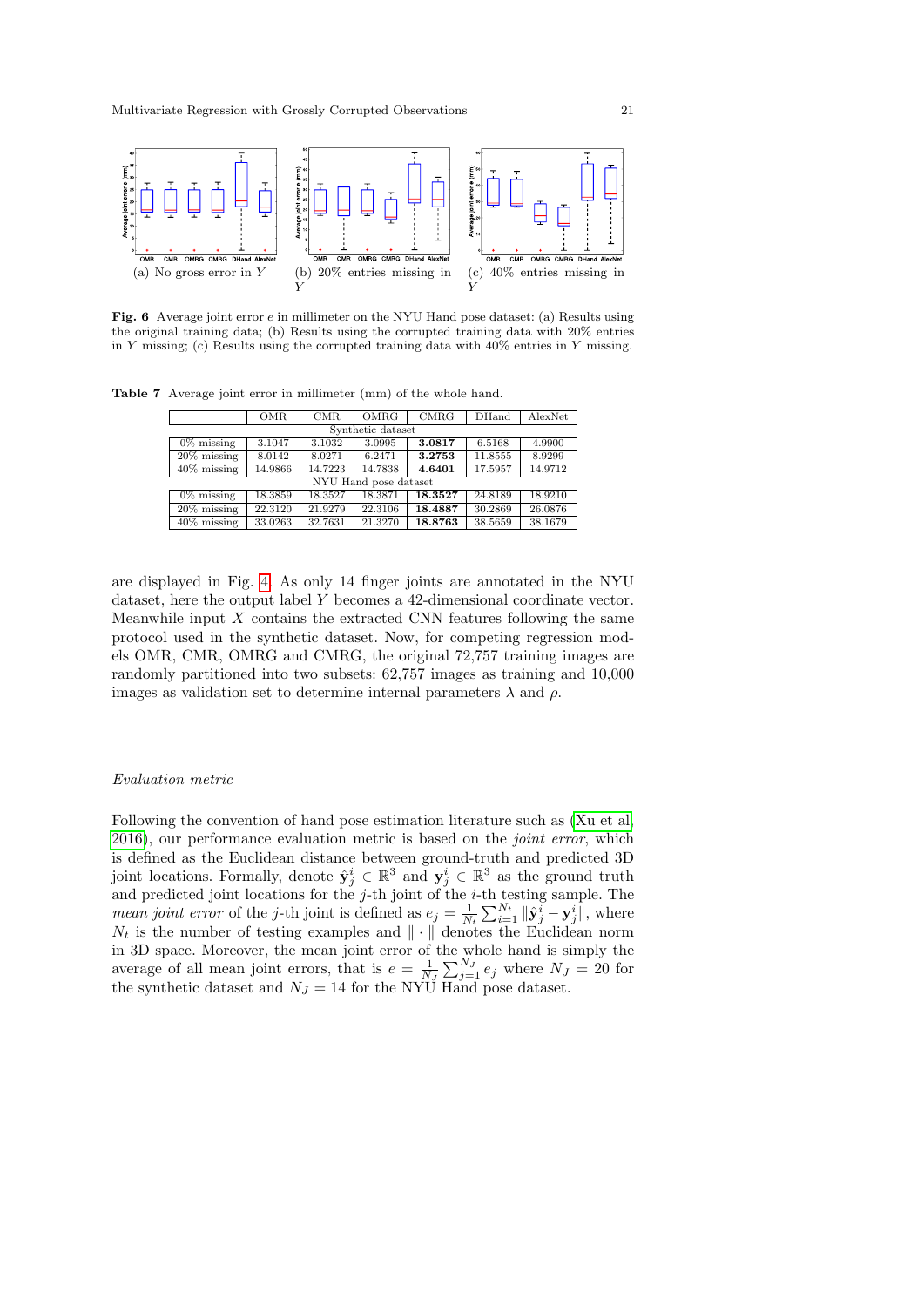#### Experimental Set-up

Four multivariate regression models OMR, CMR, OMRG, and CMRG are compared in the experiments. In addition, two dedicated hand pose estimation methods are considered: One is the recent work of DHand [\(Xu et al, 2016\)](#page-24-9); For the other one, due to the recent dramatic progress of deep learning, it becomes sensible to include a CNN method based on the ImageNet-pretrained AlexNet [\(Krizhevsky et al, 2012\)](#page-23-18) as described earlier in the paper, where right after the 4096-dimensional fully connected layer, the standard least-square loss layer with loss term  $\frac{1}{2}||Y - XW||_F^2$  is used for multivariate regression of joint 3D locations. Similar to the previous experiments on simulated data, for all four regression problems, the optimal parameters  $\lambda$  and  $\rho$  are chosen from  $\{10^{-5}, 10^{-4.5}, \dots, 10^{4.5}, 10^5\}$  based on the validation data. Moreover, to investigate on how these methods behave when there exist missing annotations in training data, for both synthetic and NYU datasets, two additional sets of training data are obtained with 20% and 40% entries being randomly deleted from the ground-truth  $Y$ , and with the rest remains the same. Note for the deleted annotation entries, the original values are replaced by 0.

#### Analysis

Quantitative results of competing methods on the synthetic datasets are pre-sented in Fig. [5,](#page-19-1) where y-axis of each plot shows the average joint error  $e$  in millimeter (mm). Mean joint error over the entire hand for all participating methods are also provided in Table [7.](#page-20-0) From Fig. [5](#page-19-1) and Table [7,](#page-20-0) clearly our approach (CMRG) consistently outperforms the rest methods in the presence of gross errors, including domain-specific methods such as DHand, as well as deep learning baseline method. More specifically, when training with the original non-contaminated data in Fig. [5\(](#page-19-1)a), all four multivariate regression methods deliver similar performance, and CMRG is only slightly better. Interestingly all four methods perform better than DHand and AlexNet, which we attribute to the additional sparsity-induced regularizer adopted by all four models to enforce feature selection, in comparison with ALexNet where only the least-square empirical loss term is in use. Compared with DHand, these four regression models are fed with CNN features which may secure a performance boosting. In particular, as illustrated during Fig.  $5(b)-(c)$ , our approach stands out in term of being robust with increased missing  $Y$  entries, meanwhile rest methods produce noticeably larger errors.

Similar trends can also be observed from the NYU dataset as presented in Fig. [6](#page-20-1) and Table [7.](#page-20-0) It is worth mentioning that the advantage of our CMRG over comparison methods on the data is less significant when without gross error (in Fig.  $6(a)$ ), but when there are increasing amount of missing entries in  $Y$ , CMRG behaves much better than the rest competitors by retaining a robust performance, as shown in Fig.  $6(b)-(c)$  and Table [7.](#page-20-0) Inspired by the surprisingly good performance of our approach, combining our model with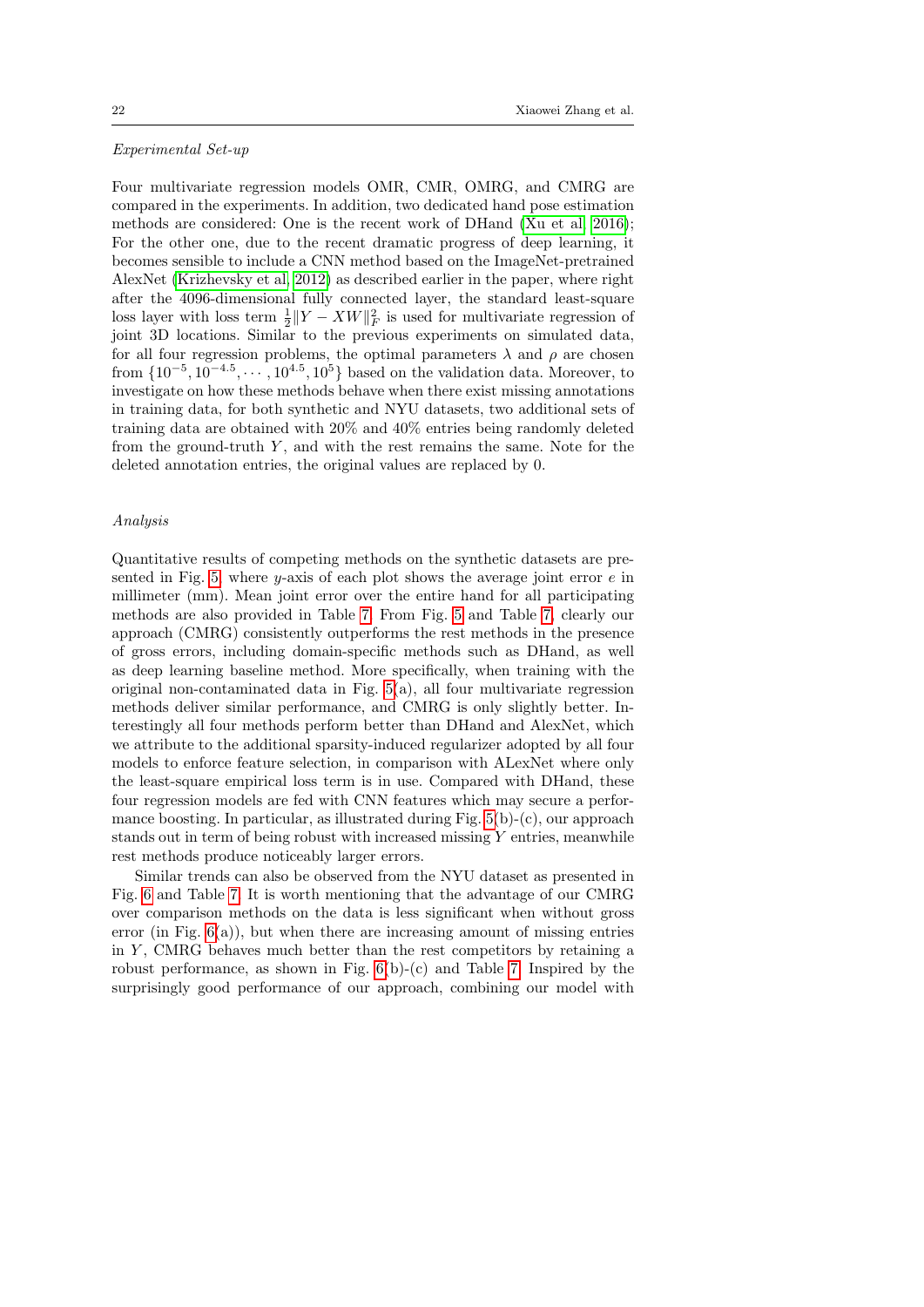CNN would be an interesting direction for future research in the area of 3D hand pose estimation.

# <span id="page-22-6"></span>5 Conclusions

We consider a new approach dedicating to the multivariate regression problem where some output labels are either corrupted or missing. The gross error is explicitly addressed in our model, while it allows the adaptation of distinct regression elements or tasks according to their own noise levels. We further propose and analyze the convergence and runtime properties of the proposed proximal ADMM algorithm which is globally convergent and efficient. The model combined with the specifically designed solver enable our approach to tackle a diverse range of applications. This is practically demonstrated on two distinct applications, that is, to predict personalities based on behaviors at SNSs, as well as to estimation 3D hand pose from single depth images. Empirical experiments on synthetic and real datasets have showcased the applicability of our approach in the presence of label noises. For future work, we plan to integrate with more advanced deep learning techniques to better address more practical problems, including 3D hand pose estimation and beyond.

#### References

<span id="page-22-1"></span><span id="page-22-0"></span>Anderson T (2003) An Introduction to Multivariate Statistical Analysis. Wiley Argyriou A, Evgeniou T, Pontil M (2008) Convex multi-task feature learning.

- Machine Learning 73:243–272
- <span id="page-22-3"></span>Bhatia K, Jain P, Kar P (2015) Robust regression via hard thresholding. In: Advances in Neural Information Processing Systems 28
- <span id="page-22-7"></span>Boyd S, Parikh N, Chu E, Peleato B, Eckstein J (2011) Distributed optimization and statistical learning via the alternating direction method of multipliers. Foundations and Trends in Machine Learning 3:1–122

<span id="page-22-2"></span>Caruana R (1997) Multitask learning. Machine Learning 28:41–75

- <span id="page-22-9"></span>Chen C, He B, Ye Y, Yuan X (2016) The direct extension of ADMM for multiblock convex minimization problems is not necessarily convergent. Mathematical Programming 155(1–2):57–79
- <span id="page-22-10"></span>Chen X, Lin Q, Kim S, Carbonell J, Xing E (2012) Smoothing proximal gradient method for general structured sparse regression. The Annals of Applied Statistics 6:719–752
- <span id="page-22-4"></span>Domino G, Domino M (2006) Psychological testing: An introduction. Cambridge University Press
- <span id="page-22-5"></span>Erol A, Bebis G, Nicolescu M, Boyle R, Twombly X (2007) Vision-based hand pose estimation: A review. Computer Vision and Image Understanding 108(1-2):52–73
- <span id="page-22-8"></span>Fazel M, Pong T, Sun D, Tseng P (2013) Hankel matrix rank minimization with applications to system identification and realization. SIAM Journal on Matrix Analysis and Applications 34(3):946–977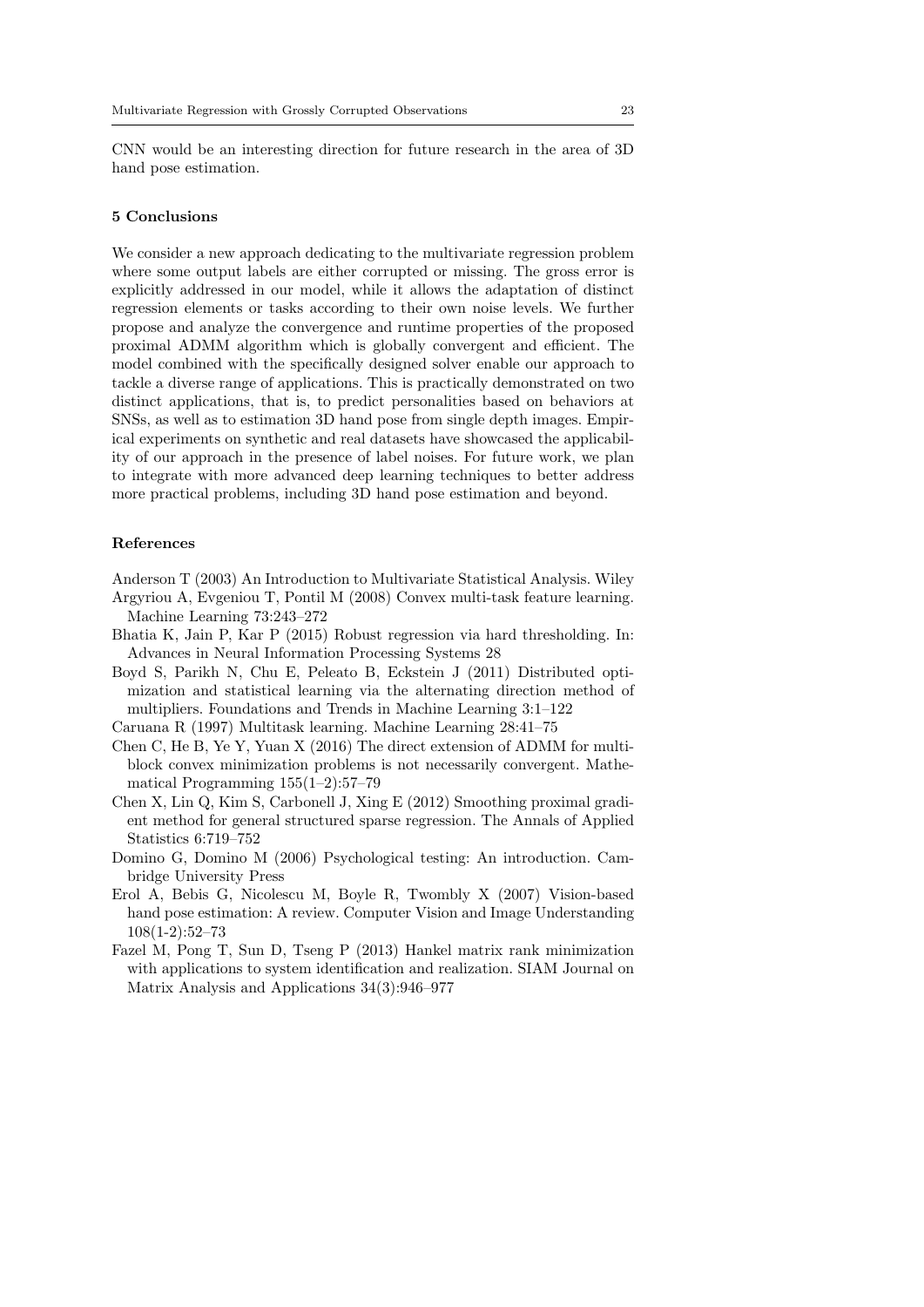<span id="page-23-5"></span>Funder D (2001) Personality. Annual Review of Psychology 52:197–221

- <span id="page-23-17"></span>Golub GH, Van Loan CF (1996) Matrix Computations, 3rd edn. The Johns Hopkins University Press
- <span id="page-23-10"></span>Gosling S, Augustine A, Vazire S, Holtzman N, Gaddis S (2011) Manifestations of personality in online social networks: Self-reported facebook-related behaviors and observable profile information. Cyberpsychology, Behavior, and Social Networking 14:483–488
- <span id="page-23-12"></span>Gustus A, Stillfried G, Visser J, Jorntell H, van der Smagt P (2012) Human hand modelling: kinematics, dynamics, applications. Biological Cybernetics 106(11-12):741–755
- <span id="page-23-13"></span>Hackenberg G, McCall R, Broll W (2011) Lightweight palm and finger tracking for real-time 3d gesture control. In: IEEE Virtual Reality Conference, pp 19–26
- <span id="page-23-8"></span>Jie X (2011) Sequencing algorithm based on the social network real-time search engin. Science Technology and Engineering 28:1671–1815
- <span id="page-23-14"></span>Keskin C, Kirac F, Kara Y, Akarun L (2012) Hand pose estimation and hand shape classification using multi-layered randomized decision forests. In: ECCV
- <span id="page-23-18"></span>Krizhevsky A, Sutskever I, Hinton GE (2012) Imagenet classification with deep convolutional neural networks. In: Advances in Neural Information Processing Systems 25, pp 1097–1105
- <span id="page-23-11"></span>de La Gorce M, Fleet D, Paragios N (2011) Model-based 3d hand pose estimation from monocular video. IEEE Transaction on Pattern Analysis and Machine Intelligence 33(9):1793–1805
- <span id="page-23-7"></span>Landers R, Lounsbury J (2006) An investigation of big-five and narrow personality traits in relation to internet usage. Computers in Human Behavior 22(2):283–293
- <span id="page-23-1"></span>Li X (2012) Compressed sensing and matrix completion with constant proportion of corruptions. Tech. rep., arXiv:1104.1041v2
- <span id="page-23-3"></span>Liu H, Wang L, Zhao T (2014) Multivariate regression with calibration. In: Advances in Neural Information Processing Systems 27
- <span id="page-23-0"></span>Lounici K, Pontil M, van de Geer S, Tsybakov A (2011) Oracle inequalities and optimal inference under group sparsity. The Annals of Statistics 39:2164– 2204
- <span id="page-23-4"></span>Ma SQ, Jiao C, Zhang MQ (2011) Application of social network analysis in psychology. Advances in Psychological Science 19(5):755–764
- <span id="page-23-6"></span>Matthews G, Deary I, Whiteman M (2006) Personality Traits. Cambridge University Press
- <span id="page-23-2"></span>Nguyen N, Tran T (2013) Robust Lasso with missing and grossly corrupted observations. IEEE Transactions on Information Theory 59:2036–2058
- <span id="page-23-15"></span>Oikonomidis I, Lourakis M, Argyros A (2014) Evolutionary quasi-random search for hand articulations tracking. In: CVPR
- <span id="page-23-16"></span>Qin Z, Goldfarb D (2012) Structured sparsity via alternating direction methods. Journal of Machine Learning Research 13:1435–1468
- <span id="page-23-9"></span>Reynol J (2011) The relationship between frequency of Facebook use, participation in facebook activities, and student engagement. Computers and